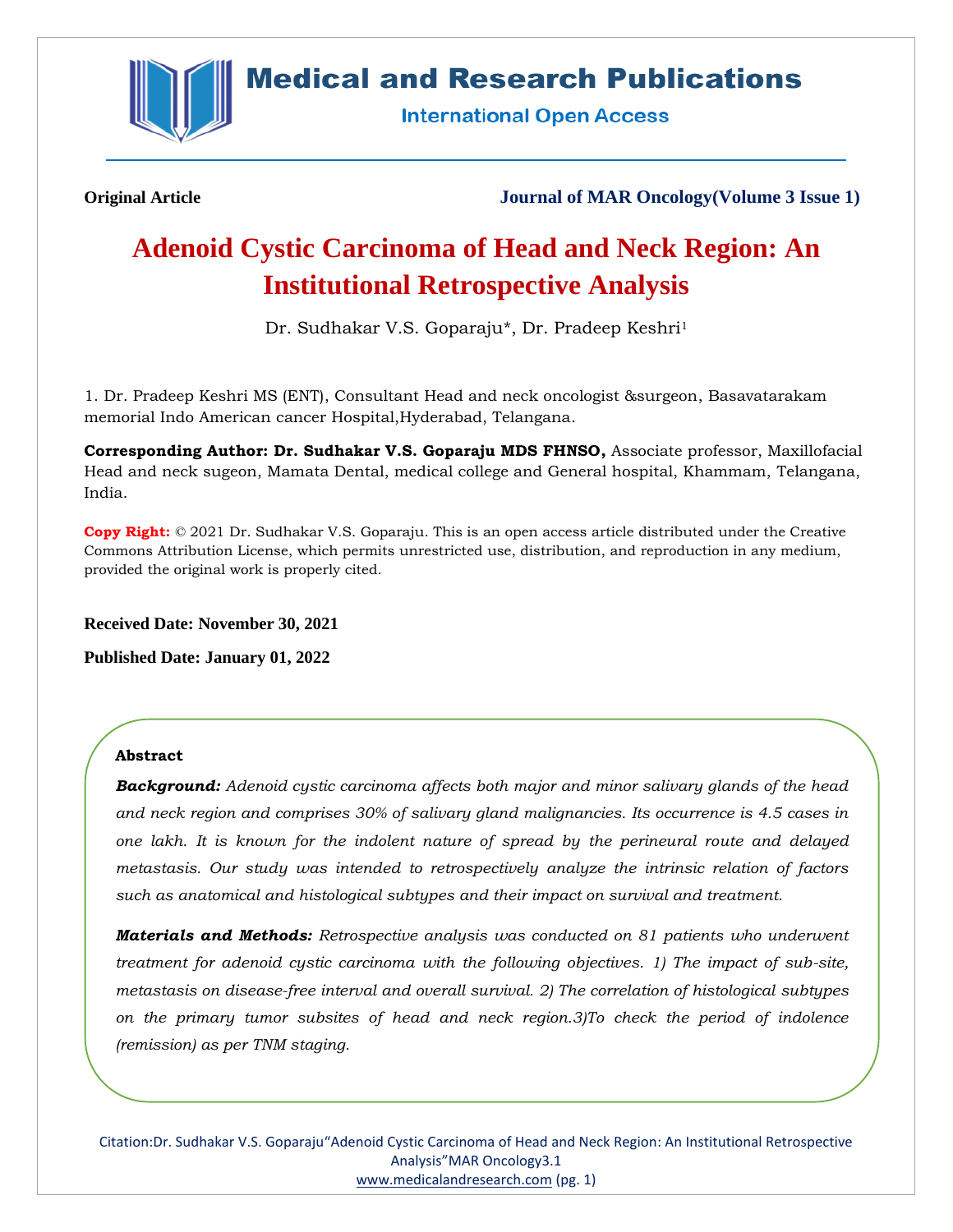*Results: The overall survival rates for 5 –years, 10-years, 15-years, 20 –years, 25 years were 79.8%,67.6%,48,8%, 29.3%, 19.6% respectively (p=0.0001s). Disease-specific survival for 5 years, 10-years, 15 -years, 20- years was 81.2%, 61.1%, 53,7%,21.6% respectively. The period of indolence or remission was observed t be 15 to 20 years, 9.5 to14.7 years, 3.8 t 4.5 years, 18-24 months, 10-15 months and 6-8 months for stages of I, II, III, IVa, IV b, IV c respectively.* 

*Conclusion:Immunohistochemistry is the game-changer in tumors involving both minor and major salivary glands, particularly when they mimic in appearance both clinically and histopathologically. In such instances, immunohistochemistry is a very useful tool in establishing the confirmatory diagnosis, particularly for adenoid cystic carcinoma to rule it out from other malignant and benign tumors occurring in the minor and major salivary glands.*

*The rate of metastasis was faster in T4 followed by T3, slower in T1 and T2 tumors, by the period of indolence. The period of indolence was slower in T1 and T2 types as compared to T3 and T4 tumors. Histo-pathological and anatomical subtypes were independent of tumor staging and primary sub-site of occurrence in the head and neck region.* 

*Keywords: adenoid cystic carcinoma (ACC), perineural spread, major and minor salivary glands, immunohistochemistry (IHC).*

#### **Introduction**

Adenoid cystic carcinoma comprises 30% of salivary gland malignancies. Up to 60% arise in minor salivary glands throughout the upper respiratory tract where it most frequently involves palate, tongue, lower lip retromolar-tonsillar pillar region and sublingual gland. Between 25-33% arise in the parotid gland and submandibular salivary gland. It has a marked propensity for neural invasion and perineural spread which occurs in up to 50% of cases**(**1**)**. The presence of facial palsy or perineural invasion of large nerves is a well-established adverse prognostic factor. It has a greater propensity for spread along Haversian canals of bone with little bony erosion. Lymph node metastasis is rare. ACC may also occur in the ceruminal glands of the external auditory canal as well as lacrimal gland. However, their occurrence in the Thyroid and larynx is very rare.

For head and neck adenoid cystic carcinoma, the age-adjusted incidence rate is 4.5cases per one lakh individuals with a slight female predominance (60% vs40% in males). Cancer can also arise in other locations such as the breast, skin, respiratory system and reproductive organs. 5, 10 and 15-year

Citation:Dr. Sudhakar V.S. Goparaju "Adenoid Cystic Carcinoma of Head and Neck Region: An Institutional Retrospective Analysis" MAR Oncology 3.1 [www.medicalandresearch.com](http://www.medicalandresearch.com/) (pg. 2)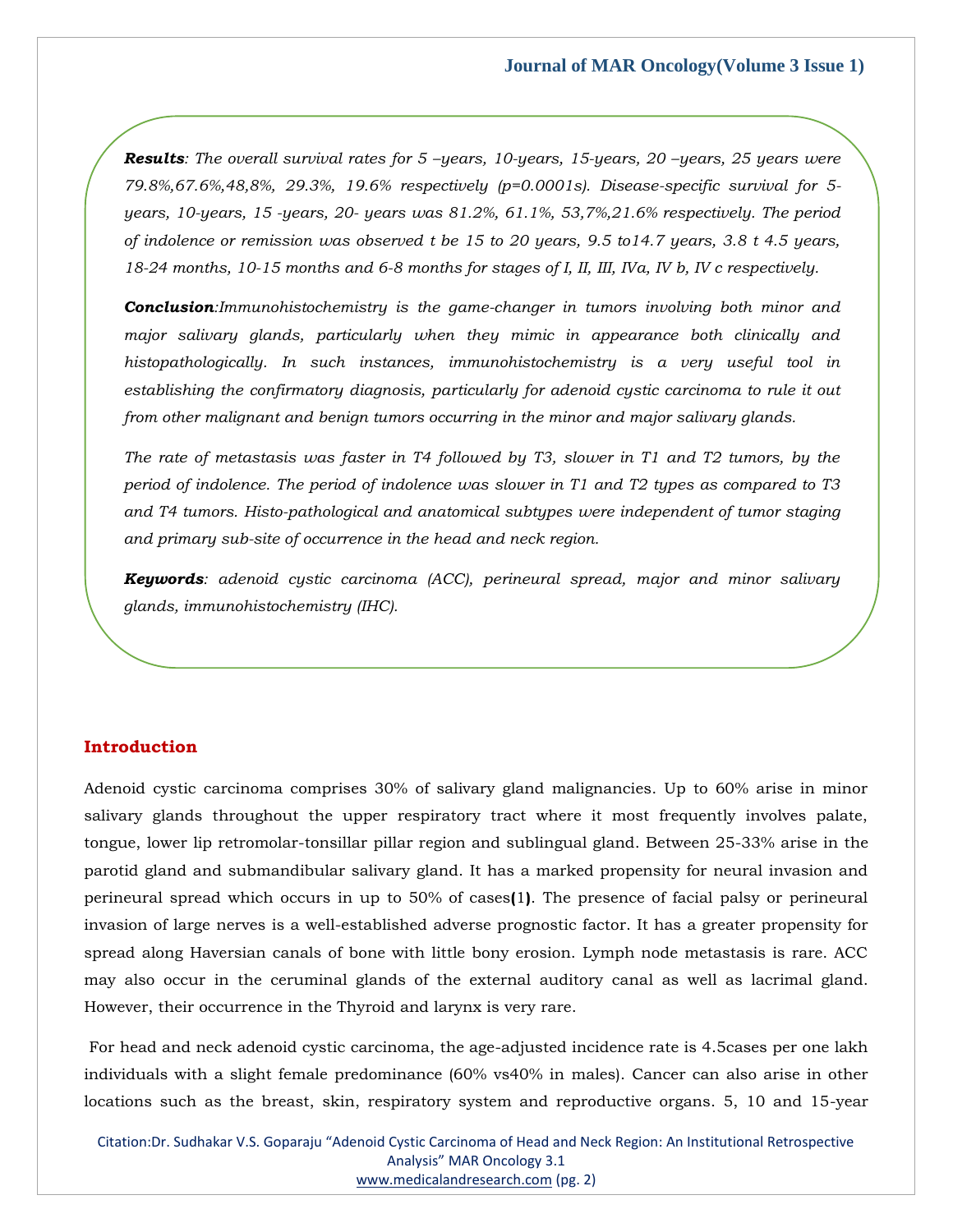survival rates after surgical resection have been reported as 77.3%, 59.6% and 44.9% respectively with almost half of patients dying from ACC as opposed to other causes, at long-term follow-up.

Although adenoid cystic carcinoma is slow-growing, its infiltration and invasion and has unique tendency to spread along perineural spaces make it a high-grade malignancy with a poor prognosis. Adenoid cystic carcinoma can embolize along perineural routes often. The tumor commonly spreads hematogenously to the lung, breast, brain, bone and liver some decades even after removal of a tumor. These metastases are slow-growing with a certain time period of indolence and remission, compatible with many years of survival. The period of indolence or remission is the time taken from the presentation of the primary tumor to the time of development of metastasis, whereas remission is considered as the time period between the treatment and the occurrence of metastasis. Local recurrence is seen in 30-50% of cases even after clear surgical margins and many years of disease-free status. Distant metastasis occurs in 24-39% of cases within 10 years.

Adenoid cystic carcinoma may present clinically as circumscribed, unencapsulated or partly encapsulated solid, rubbery to firm tan white or grey pink mass. Histologically it appears as an encapsulated infiltrating neoplasm with varied growth patterns such as cribriform, tubular/ ductular and solid. Most common is the cribriform type with cells arranged in swiss cheese pattern with many oval or circular spaces. These spaces contain a basophilic mucinous substance or hyalinized eosinophilic material. Cribriform and tubular patterns often occur together. The solid variant occurs in 21% of cases and has the worst prognosis. Treatment is generally combined surgery and radiotherapy though there is no evidence that radiotherapy adds any additional chance of cure, rather it delays recurrence.

There are many studies in the literature about adenoid cystic carcinoma of the head and neck region with a follow-up range of 15-25years, describing the tumorbehavior, metastasis, survival rates, histological types, perineural invasion and spread. Our study was planned to retrospectively analyze

1) the correlation of histological subtypes on the primary tumor subsites of head and neck region.

2) the impact of sub-site on the rate of metastasis on disease-free interval and overall survival.

3) to check the period of indolence (remission) as per p TNM staging.

4) the importance and role of Immuno histo chemistry in differentiating the mimicking tumors in the minor and major salivary glands of head and neck, particularly pleomorphic adenoma and adenoid cystic carcinoma.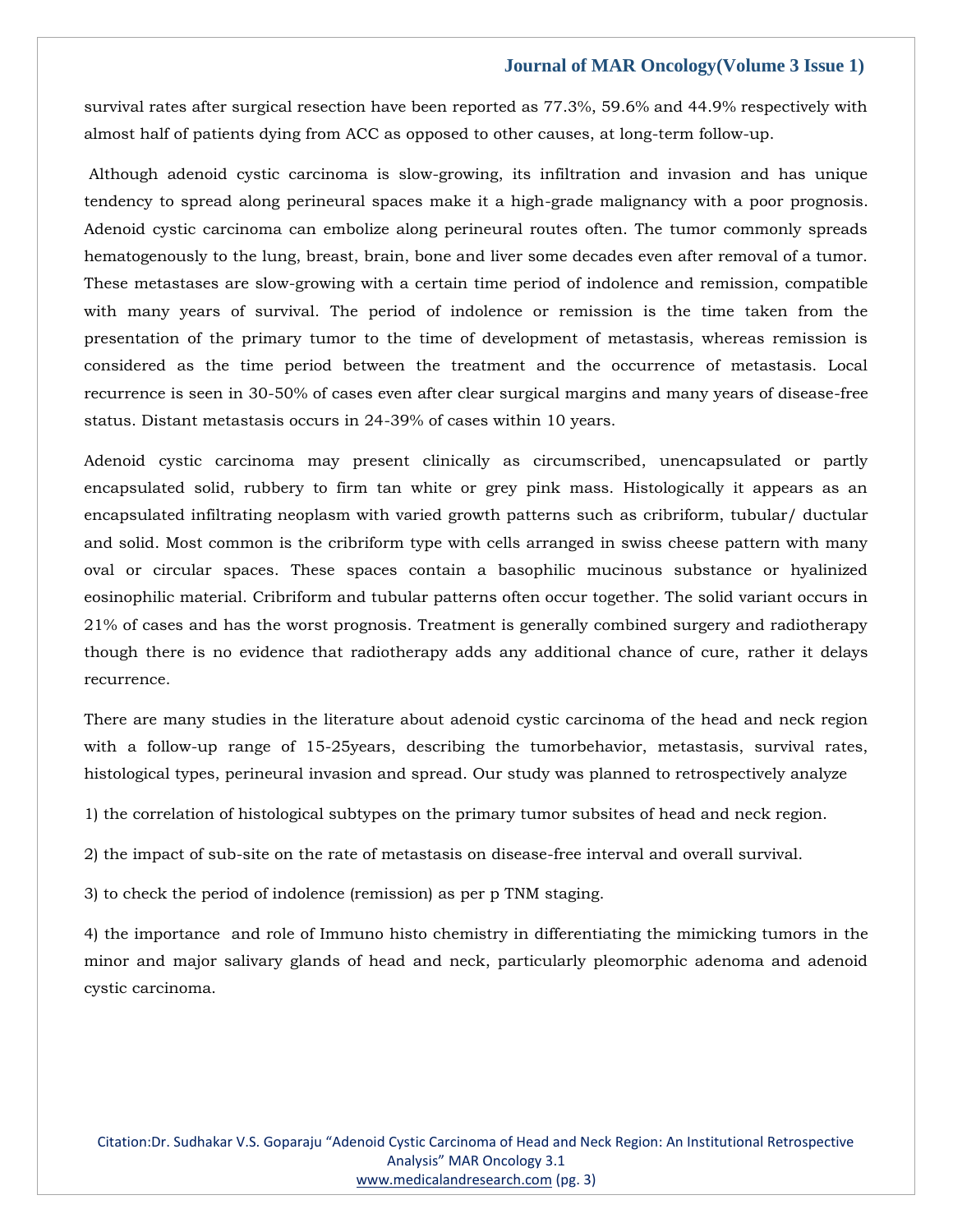#### **Materials and methods:**

A total of 81 patients who were diagnosed with adenoid cystic carcinoma at various subsites of the head and neck, and underwent treatment (1998-2018) at a Tertiary cancer center, India were retrospectively analyzed and included in the study. Patients were treated either by surgery alone, surgery and post-operative radiotherapy, chemo-radiotherapy or chemotherapy alone. The age of the patients ranged from 26-78 years. Patients were randomly selected for the study.

An ethical committee clearance was obtained for the study. Variables such as age, gender, primary site, loco-regional recurrence, cervical nodal metastasis on presentation and after primary treatment, distant metastasis, perineural spread, survival (disease-specific survival and overall survival) were assessed in the study. Non-invasive investigations included contrast-enhanced MRI scan for the regions of the head, neck and thorax. Contrast-enhanced CT scan was advised in selective cases. Pan endoscopy comprising of nasopharyngoscopy, upper gastrointestinal endoscopy/Fiber optic laryngoscopy, bronchoscopy was done depending on the primary site and disease extension locoregionally or distantly. Incisional biopsy was performed for confirmation of final diagnosis for primary, recurrent and metastatic lesions. Immunohistochemistry was done for cases where there was a diagnostic dilemma (for the skeptical lesions at anatomical sites such as an oral cavity, oropharynx) and for the T4tumors that extended into more than one anatomical site and in metastasis.

The surgical treatment plan was decided and executed based upon the primary site of the tumor, assessment of the extent of the tumor, loco-regional occurrence/ recurrence and metastasis by imaging (MRI contrast, CT contrast in bone involvement) and histopathological diagnosis. Wide local excision (buccal mucosa, tongue, hard palate), infrastructure maxillectomy, medial maxillectomy/ total maxillectomy, segmental mandibulectomy, orbital exenteration, etc were done, in cases of minor salivary glands affecting the oral cavity subsites. For the sinonasal and tumors involving the nasopharynx and paranasal sinuses, methods like, surgical resection, debulking were employed. Revised margins were obtained in resectabletumors, wherever possible. Submandibular gland excision and parotidectomy were done for lesions affecting both the major salivary glands. Patients with cervical lymph node metastasis underwent neck dissection (SOHND, MRND) according to the primary site involvement of the tumor. Postoperative radiotherapy with curative intent was summoned to those patients with positive margins, close margins, perineural spread and aggressive high-grade histological subtypes like solid variants. For unresectable cases, concurrent chemo-radiotherapy was given. Patients with locoregional recurrence were treated with salvage surgery/palliative radiotherapy, while of metastasis, were treated by palliative intent radiotherapy/chemotherapy.

Citation:Dr. Sudhakar V.S. Goparaju "Adenoid Cystic Carcinoma of Head and Neck Region: An Institutional Retrospective Analysis" MAR Oncology 3.1 [www.medicalandresearch.com](http://www.medicalandresearch.com/) (pg. 4)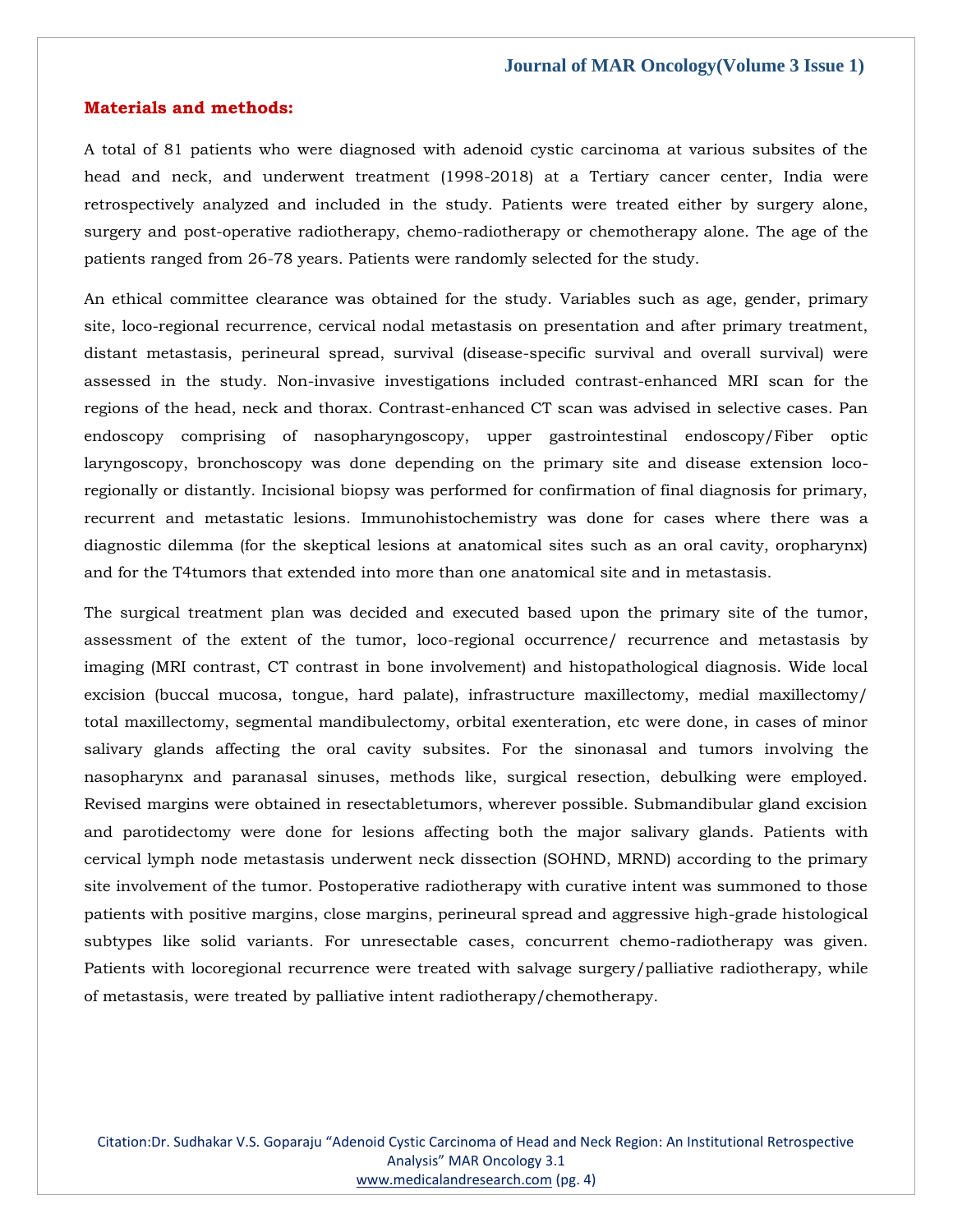#### **Results:**

The primary site-wise distribution of cases in the subsites of head and neck is illustrated in **table 1**, which depicts more number of cases occurring in the decreasing order of parotid gland, maxilla, submandibular gland and sino-nasal regions occupying significant numbers as compared to other sub-sites. Among the histopathological types, cribriform variants were more in number followed by tubular and solid types **(fig 1).**

The patient characteristics and variables are demonstrated **(table 2)**, which typically display the following features. Upon clinical presentation, T3 and T4 size tumors were more in number as compared to T1 and T2 tumors. Among the cervical lymph node status, N0 cases were 59(72.84%), followed by N1 (n=12, 14.81%), N2 (n=9, 11.11%) and N3(n=1, 1.23%). Among N2 cases 6 were N2b and 3 were N2a. The metastasis was typically seen in 8 cases (9.88%) out of 81 cases. Positive surgical margins (<5mm) were obtained in 30 cases (37.04%) and negative margins were obtained in 51 cases(62.96%). Loco-regional recurrences were seen in 46 cases (56.79%). Out of which salvage surgery was performed in 33 cases and for 13 cases palliative radiotherapy was given.

The multivariate analysis suggests that the chances of survival for males are more as compared to females. There is no significant association between gender and outcome (in terms of survivability and survival rate). It means that the odds of survivability in males is 1.25 as compared to females, which is not found to be significant in the study. The overall survival rate was more in stage I and stage II patients as compared to stage III and IV. The overall survival rates for 5 –years, 10-years, 15-years, 20 –years, 25 years were 79.8%,67.6%,48,8%, 29.3%, 19.6% respectively **(p=0.0001s, fig2).**

The combined effect of survivability of patients with positive surgical margins has a higher significant association with survivability, as compared to the negative surgical margins. But no significant association was found between the status of survivability with perineural invasion (independent and relatively slow prognostic factor). However, in histopathology, those with solid and tubular types, have negative value and significant association with survivability (Cox regression analysis, **table 3**).

Disease-specific survival for 5-years, 10-years, 15 -years, 20- years was 81, 2%, 61.1%, 53,7%,21.6% respectively. The period of indolence or remission was observed to be 15 to 20 years, 9.5 to14.7 years, 3.8 t 4.5 years, 18-24 months, 10-15 months and 6-8 months for stages of I, II, III, IV a, IV b, IV c respectively.The total disease survival rate in the whole study, i.e. mean+\_ standard deviation 57.9+\_57.4 months in which, those who survived, the disease-specific survival is 82.6+\_ 61.0. This is significantly higher as compared to those who are dead (24.3+\_30.2). The mean survival rates are also presented in **table 4, fig3.**

The survival function of mean of the mentioned covariates are presented **(fig 4).** The total disease survival rate in whole study, i.e. mean+ standard deviation is  $57.9+57.4$  months, in which, those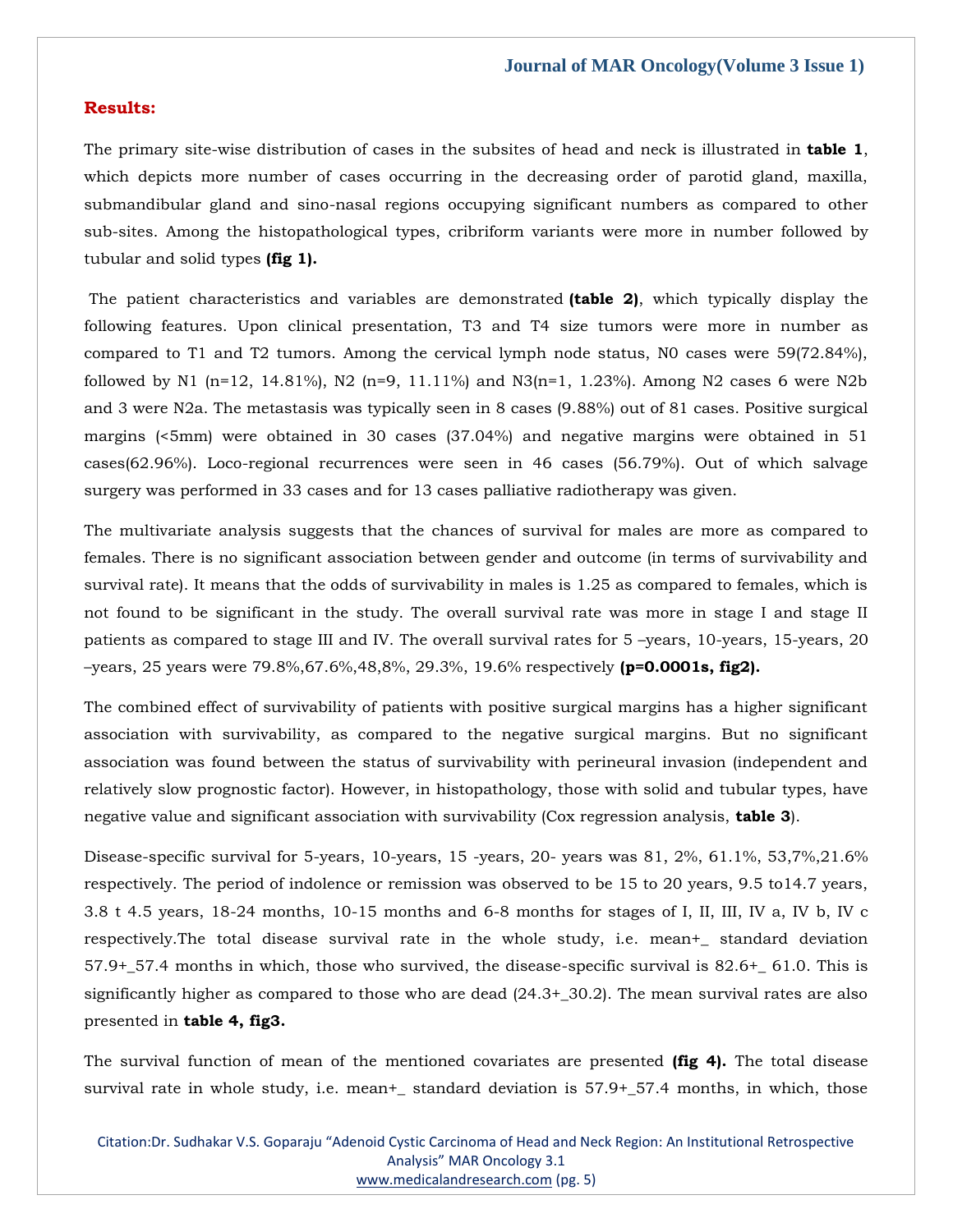who have survived, the disease specific survival is 82.6+\_ 61.0. This significantly higher as compared to those who are dead. (24.3+\_30.2). The mean survival rates are also presented in the following figures.

| Table1. Primary site wise distribution of cases with loco-regional extent of spread, cervical |  |
|-----------------------------------------------------------------------------------------------|--|
| lymph node metastasis and distant metastasis.                                                 |  |

| Primary site                                                                        | No.<br>of<br>cases | <b>Extent of Locoregional</b><br>spread to the adjacent<br>anatomical site                                                                                  | Loco<br>regional<br>recurrences | Cervical<br>lymphnode<br>metastasis | <b>Site</b><br>of<br><b>Distant</b><br>metastasis |
|-------------------------------------------------------------------------------------|--------------------|-------------------------------------------------------------------------------------------------------------------------------------------------------------|---------------------------------|-------------------------------------|---------------------------------------------------|
|                                                                                     | $N = 81$           |                                                                                                                                                             | (No of cases)                   |                                     |                                                   |
| <b>Buccal mucosa</b>                                                                | 5                  | Mandible, skin of cheek,<br>angle of mouth                                                                                                                  | $\overline{2}$                  |                                     | lungs                                             |
| Hard palate                                                                         | 17                 | palate, posterior<br>$\overline{4}$<br>Soft<br>pharyngeal wall, nasal<br>cavity, oropharynx                                                                 |                                 | Ib, II                              | lungs                                             |
| 6<br>maxilla                                                                        |                    | Hard palate, soft palate,<br>nasal<br>cacity,<br>nasal<br>septum,<br>pterygomaxillary fissure,<br>skull<br>base<br>ethmoid, sphenoid<br>destruction/erosion | 8                               | Level II                            | lungs                                             |
| Lower<br>gingivo<br>$\overline{4}$<br>sulcus<br>buccal<br>and floor of the<br>mouth |                    | Floor<br>of<br>the<br>mouth,<br>retromolar trigone                                                                                                          |                                 | <b>Ib</b>                           | lungs                                             |
| <b>Submandibular</b><br>5<br>gland                                                  |                    | Floor<br>of the<br>mouth,<br>masticator space, infra<br>temporal fossa                                                                                      | $\overline{4}$                  | Level IB, II                        |                                                   |
| $\overline{7}$<br>Parotid gland                                                     |                    | Parapharyngeal space                                                                                                                                        | $\overline{7}$                  | Level Ia, II,<br>V                  | Liver                                             |
| 6<br>oropharynx                                                                     |                    | Retromolar trigone, floor<br>the<br>of<br>mouth,<br>pharyngoepiglottic fold                                                                                 | 3                               | II, III                             | C5 vetebra                                        |
| $\overline{5}$<br>nasopharynx                                                       |                    | Sphenoid, ethmoid                                                                                                                                           | $\overline{4}$                  | II.V                                | sphenoid<br>destruction,<br>brain                 |
| <b>Nasal cavity</b><br>8                                                            |                    | Upper<br>gingivo<br>buccal<br>sulcus, maxillary sinus                                                                                                       | $\overline{2}$                  |                                     |                                                   |

Citation:Dr. Sudhakar V.S. Goparaju "Adenoid Cystic Carcinoma of Head and Neck Region: An Institutional Retrospective Analysis" MAR Oncology 3.1 [www.medicalandresearch.com](http://www.medicalandresearch.com/) (pg. 6)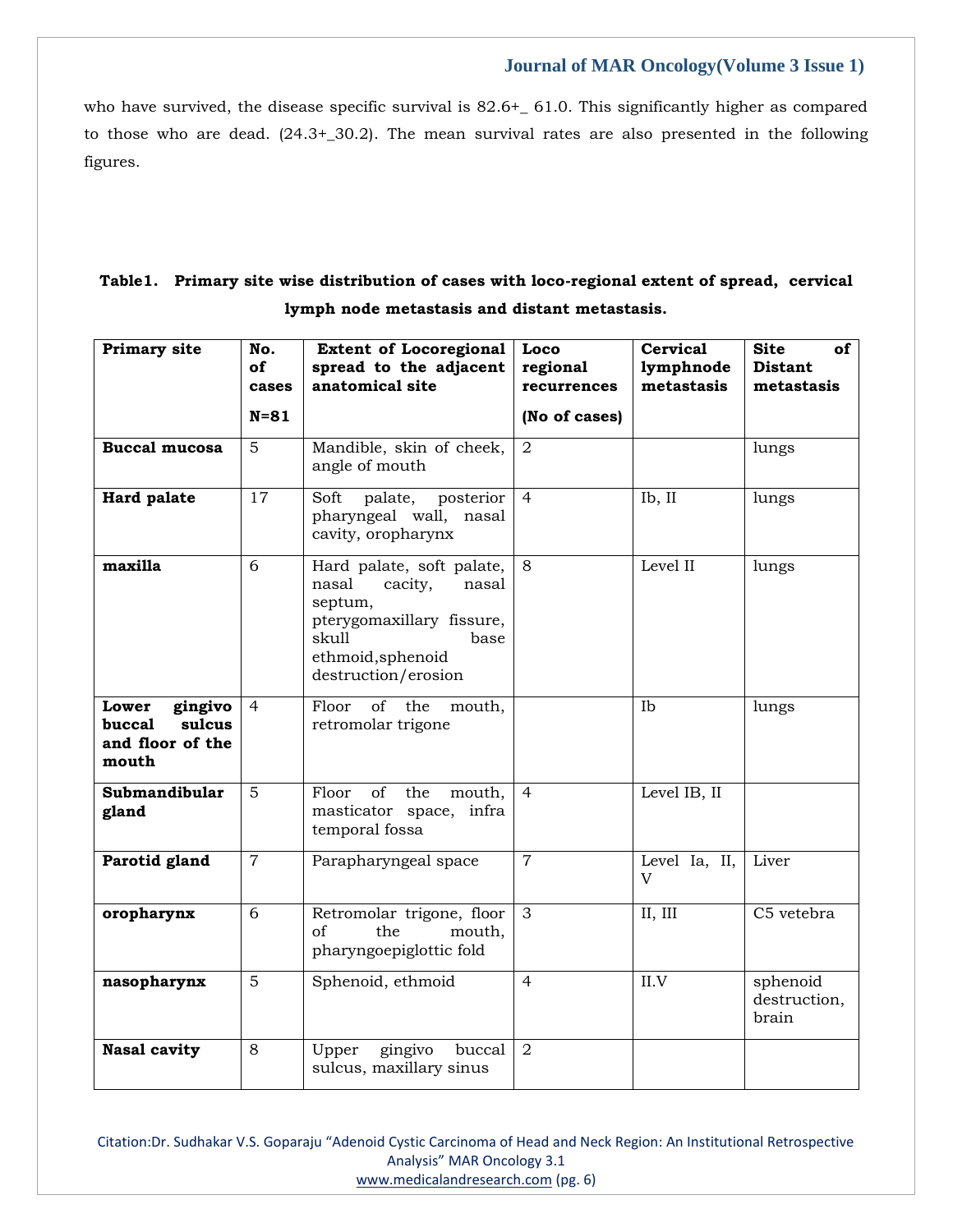| sinonasal      | 12 | Nasal cavity, floor of the $ 8$<br>orbit/orbital cavity,<br>ethmoid,<br>sphenoid, pterygomaxillar<br>y fissure, nasopharynx |                |    | Brain, skull<br>base |
|----------------|----|-----------------------------------------------------------------------------------------------------------------------------|----------------|----|----------------------|
| Lacrimal gland | 2  | cranial<br>Orbit,<br>intra<br>extension                                                                                     | $\overline{2}$ |    |                      |
| tongue         | 4  | Floor of the mouth                                                                                                          | 2              | Ib |                      |

#### **Table 2: Patient characteristics and variables:**

| T classification                             | $\mathbf N\mathbf o$ | $\frac{1}{2}$ |
|----------------------------------------------|----------------------|---------------|
| T1                                           | $\overline{4}$       | 4.94          |
| $\overline{T2}$                              | 15                   | 18.52         |
| T <sub>3</sub>                               | 27                   | 33.33         |
| T <sub>4</sub>                               | $\overline{35}$      | 43.21         |
| N classification on clinical<br>presentation |                      |               |
| ${\rm N0}$                                   | 59                   | 72.84         |
| N1                                           | 12                   | 14.81         |
| N2                                           | $\overline{9}$       | 11.11         |
| N3                                           | $\mathbf{1}$         | 1.23          |
| <b>M</b> classification                      |                      |               |
| MO                                           | $\overline{73}$      | 67.90         |
| M1                                           | $\overline{8}$       | 9.88          |
| Overall clinical staging                     |                      |               |
| $\overline{I}$                               | $\overline{4}$       | 4.94          |
| $\overline{\mathbf{I}}$                      | $\overline{15}$      | 18.52         |
| $\overline{\rm III}$                         | 27                   | 33.33         |
| $\overline{\rm I}{\rm V}$ A                  | 23                   | 28.40         |
| <b>IVB</b>                                   | $\overline{4}$       | 4.94          |
| <b>IVC</b>                                   | $8\,$                | 9.88          |
| <b>Treatment</b>                             |                      |               |
| <b>CTRT(66-78 Gy)</b>                        | $\overline{4}$       | 4.94          |
| PALL CT                                      | $\,8\,$              | 9.88          |

Citation:Dr. Sudhakar V.S. Goparaju "Adenoid Cystic Carcinoma of Head and Neck Region: An Institutional Retrospective Analysis" MAR Oncology 3.1 [www.medicalandresearch.com](http://www.medicalandresearch.com/) (pg. 7)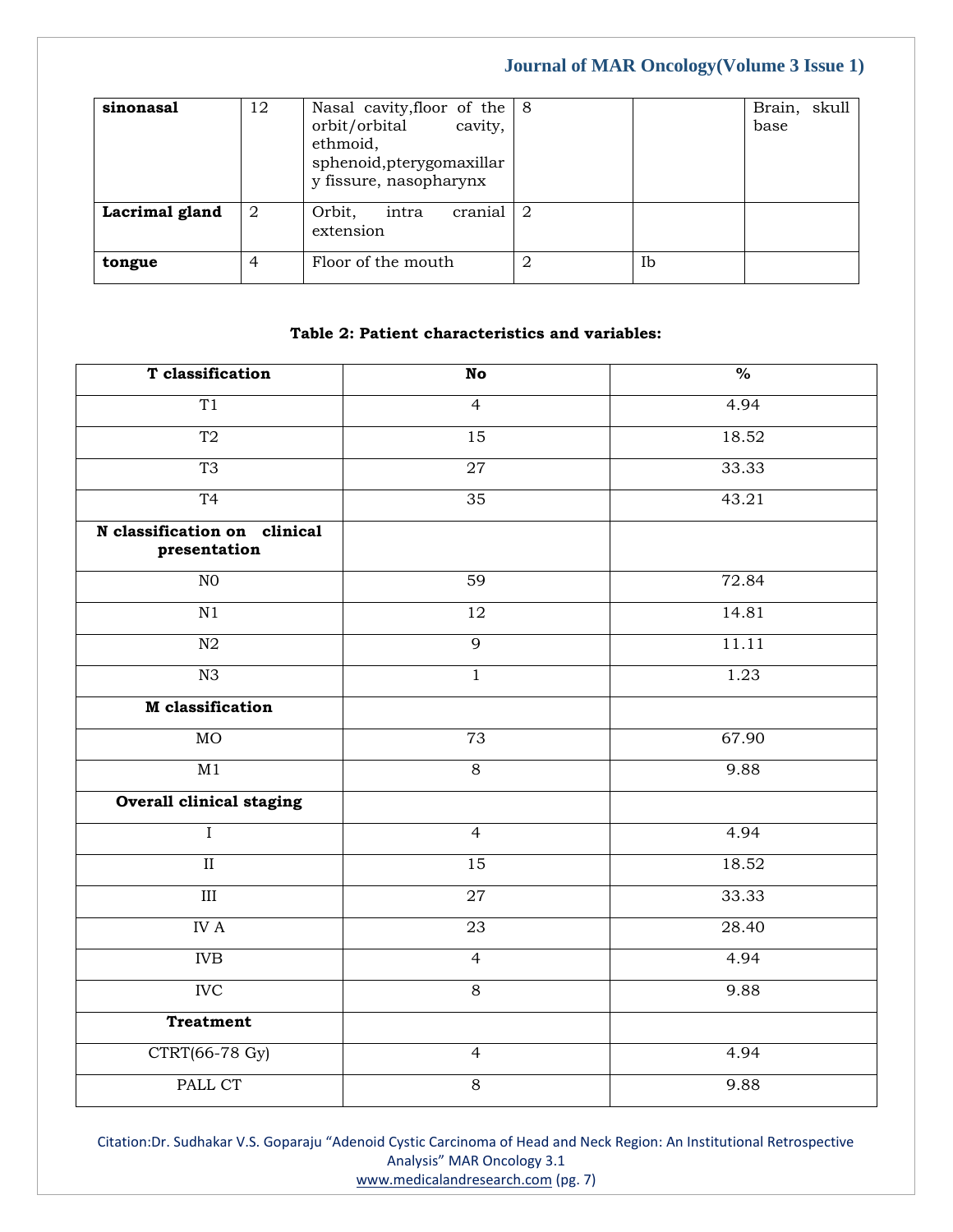| SURG+ADT                       | 50             | 61.73  |
|--------------------------------|----------------|--------|
| SURG+RT                        | 15             | 18.28  |
| Surgery alone                  | $\overline{4}$ | 4.94   |
| Surgical margin status         |                |        |
| Positive(<5mm)                 | 30             | 37.04  |
| $Negative(-5mm)$               | 51             | 62.96  |
| Perineural invasion            |                |        |
| Positive                       | 69             | 85.19  |
| Negative                       | 12             | 14.81  |
| Loco-regional recurrences      | 46             | 56.79  |
| Salvage surgery                | 33             | 40.74% |
| Palliative radiotherapy(30 Gy) | 13             | 16.04% |

#### **Table 3: Cox regression analysis of survival of patients by other variables**

| Factors         | <b>OR</b> | 95% CI for OR |       | P-value   |  |  |  |  |
|-----------------|-----------|---------------|-------|-----------|--|--|--|--|
|                 |           | Lower         | Upper |           |  |  |  |  |
| Gender          |           |               |       |           |  |  |  |  |
| Male            | 1.25      | 0.70          | 2.26  | 0.4530    |  |  |  |  |
| Female          | Ref.      |               |       |           |  |  |  |  |
| Surgical margin |           |               |       |           |  |  |  |  |
| Negative        | Ref.      |               |       |           |  |  |  |  |
| Positive        | 1.98      | 1.04          | 3.77  | $0.0390*$ |  |  |  |  |
| PNI             |           |               |       |           |  |  |  |  |
| $\rm No$        | Ref.      |               |       |           |  |  |  |  |
| Yes             | 0.31      | 0.08          | 1.32  | 0.1130    |  |  |  |  |
| Histopathology  |           |               |       |           |  |  |  |  |
| Cribriform      | Ref.      |               |       |           |  |  |  |  |
| Solid           | 0.05      | 0.01          | 0.23  | $0.0001*$ |  |  |  |  |
| Tubular         | 0.01      | 0.00          | 0.50  | $0.0250*$ |  |  |  |  |

Citation:Dr. Sudhakar V.S. Goparaju "Adenoid Cystic Carcinoma of Head and Neck Region: An Institutional Retrospective Analysis" MAR Oncology 3.1 [www.medicalandresearch.com](http://www.medicalandresearch.com/) (pg. 8)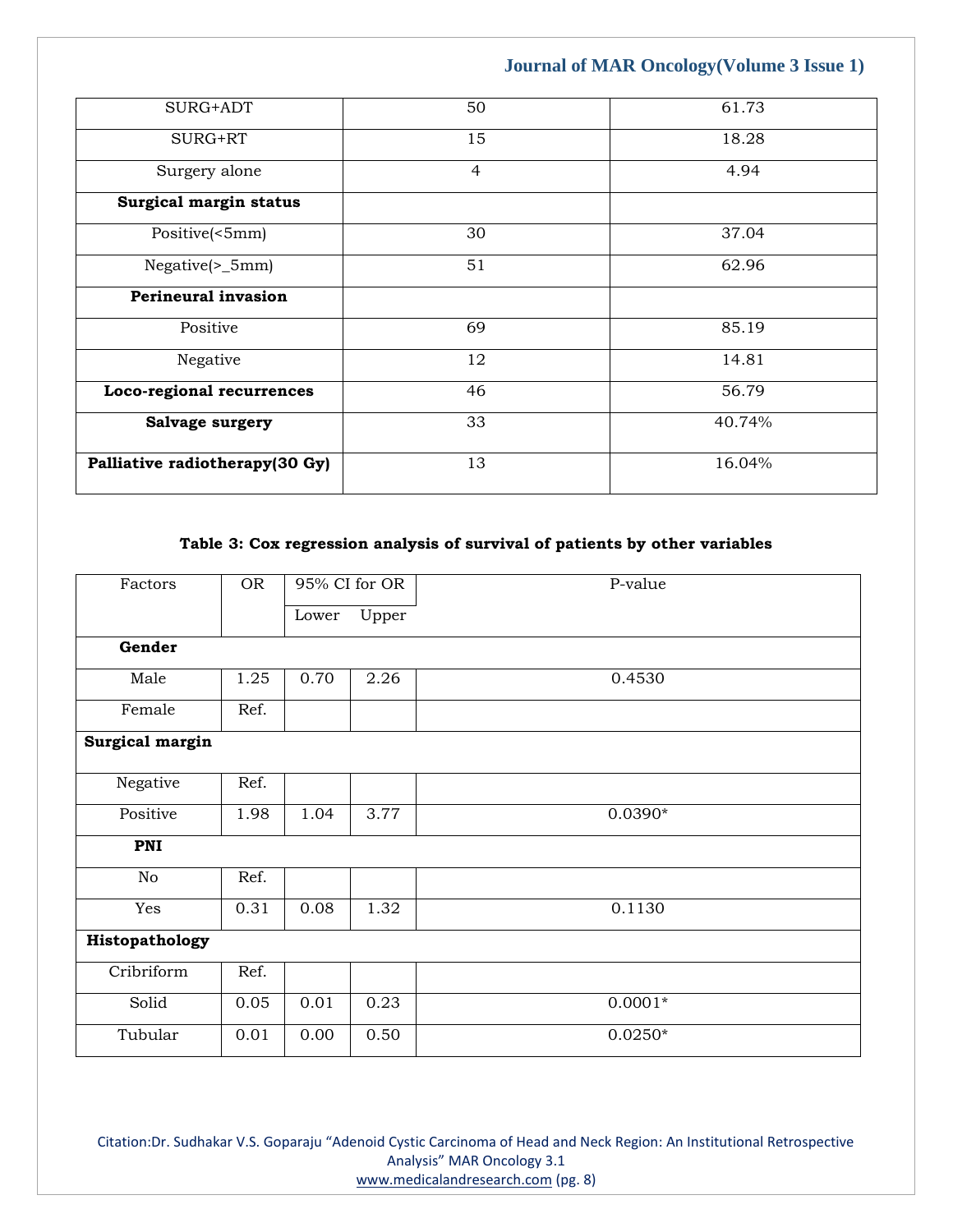| Outcome | Hospital stay (in days) |        | Disease survival rate (in months) |           |  |
|---------|-------------------------|--------|-----------------------------------|-----------|--|
|         | <b>SD</b><br>Mean       |        | Mean                              | <b>SD</b> |  |
| Death   | 56.6                    | 7.6    | 25.3                              | 30.2      |  |
| Alive   | 51.2                    | 17.2   | 82.6                              | 61.0      |  |
| Total   | 53.5                    | 14.1   | 57.9                              | 57.4      |  |
| t-value | 1.7184                  |        | $-5.1053$                         |           |  |
| p-value |                         | 0.0896 | $0.0001*$                         |           |  |

## **Table 4: Comparison of outcome (Death and alive) with hospital stay and disease specific survival rate (in months) by independent t test**

**FIG.1 Histopathological types at various sub sites of head and neck**



Citation:Dr. Sudhakar V.S. Goparaju "Adenoid Cystic Carcinoma of Head and Neck Region: An Institutional Retrospective Analysis" MAR Oncology 3.1 [www.medicalandresearch.com](http://www.medicalandresearch.com/) (pg. 9)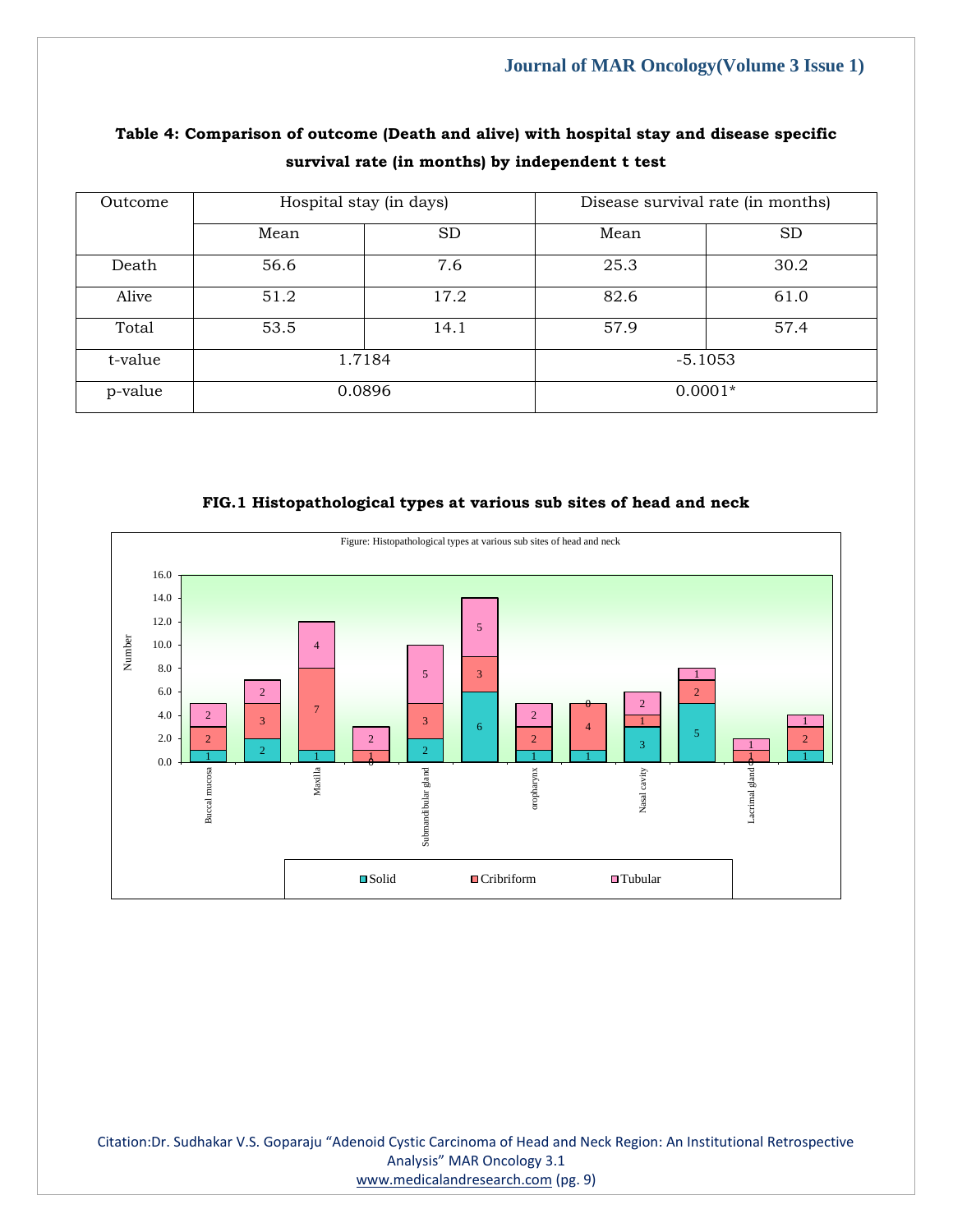

#### **FIG 2: Overall survival rates: P= 0.0001, S**

## **FIG 3: Comparison of outcome (Death and alive) with hospital stay and disease specific survival rate (in months).**



Citation:Dr. Sudhakar V.S. Goparaju "Adenoid Cystic Carcinoma of Head and Neck Region: An Institutional Retrospective Analysis" MAR Oncology 3.1 [www.medicalandresearch.com](http://www.medicalandresearch.com/) (pg. 10)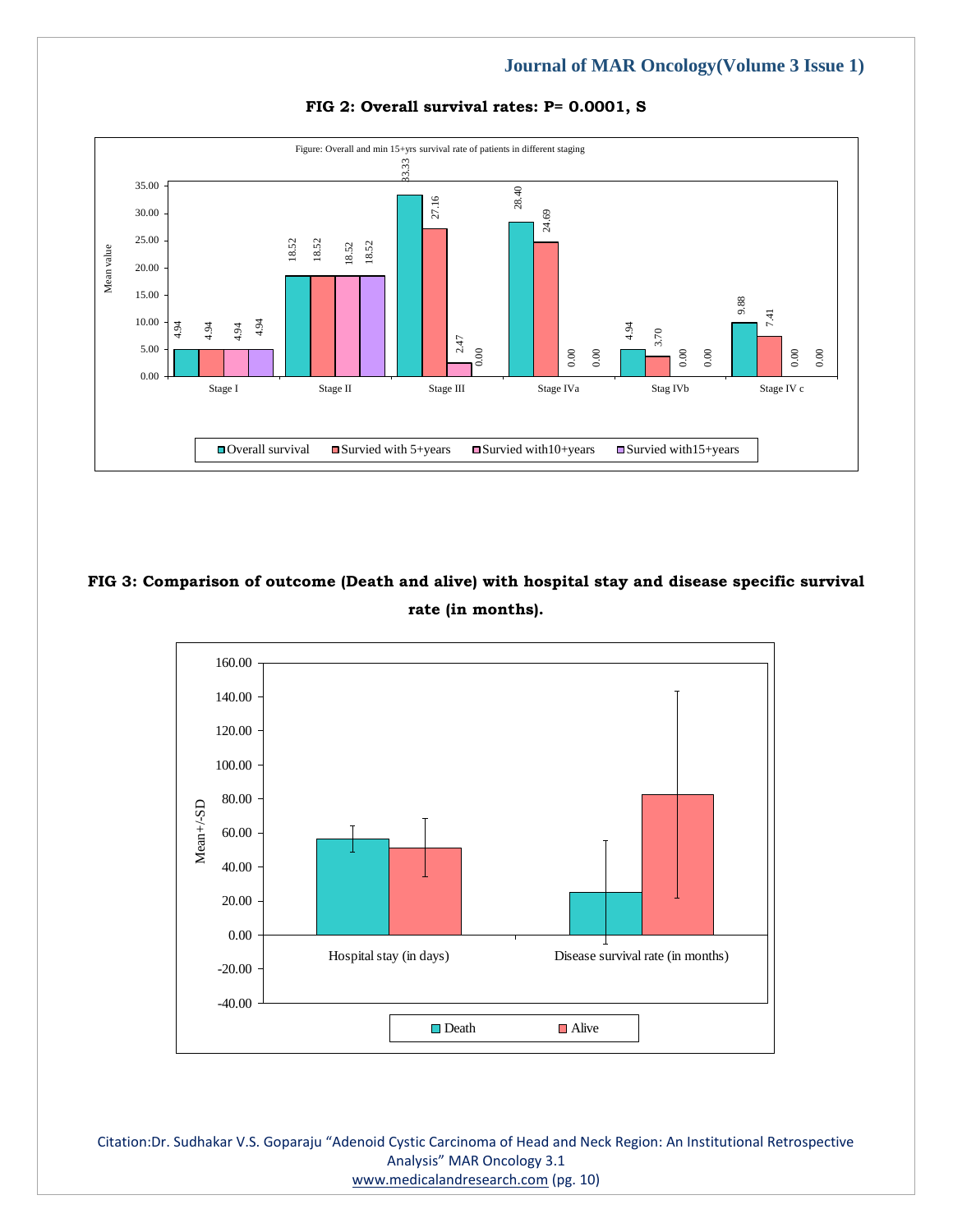

#### **Fig 4: Survival Function at mean of covariates**

**Fig 5:Adenoid cystic carcinoma of hard palate extending to soft palate and posterior pharyngeal wall**



Citation:Dr. Sudhakar V.S. Goparaju "Adenoid Cystic Carcinoma of Head and Neck Region: An Institutional Retrospective Analysis" MAR Oncology 3.1 [www.medicalandresearch.com](http://www.medicalandresearch.com/) (pg. 11)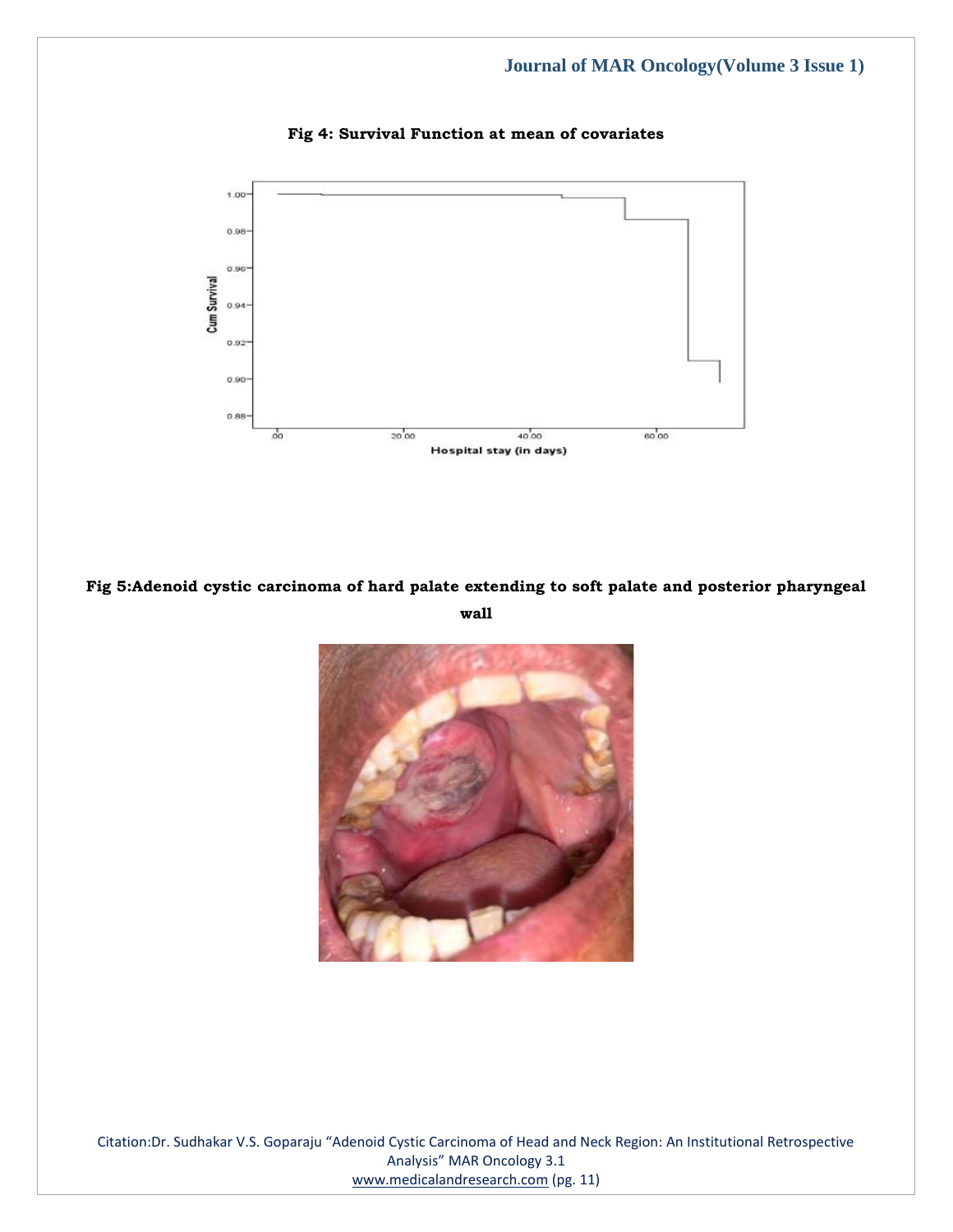## **Fig 6:Recurrent adenoid cystic carcinoma of the parotid region after post op, post Radiation therapy.**



**\*Note:** The initial histo pathological reports gave the diagnosis of pleomorphic adenoma in both the above cases. ImmunoHisto chemistry gave the confirmatory diagnosis as adenoid cystic carcinoma**.**

#### **Discussion:**

Adenoid cystic carcinoma occurs in major and minor salivary glands of the head and neck with more propensities in the minor salivary glands. Approximately 50% of cases are found in minor salivary glands more especially in the palatine glands. These neoplasms arising in minor salivary glands have a poorer prognosis than those that arise in the major salivary glands**(**1**)**.

Adenoid cystic carcinoma occurs commonly in the 4th to 8th decade of life. It accounts for <1% of all head and neck cancers and <10% of all salivary gland neoplasms. It occurs mainly in the major salivary glands, but more than 1/3rd occur in minor salivary glands in the oral cavity. Metastasis occurs in 40-60% of patients. Patients usually present with swelling or mass with parasthesia, pain, motor nerve involvement with infiltration into bone, which characteristically shows perineural invasion. The underlying cause is not known but it appears to develop from non inherited genetic changes.

Studies on adenoid cystic carcinoma with regards to the significance of p-53, have indicated a higher concentration of p-53 mutations in higher grade adenoid cystic carcinomas with a poor prognosis and found that mutations may be multiple rather than singular. Other evidence indicates mutation of the p-53 tumor suppressor gene in recurrent adenoid cystic carcinoma is that no sign of these mutations is seen in early stages and it becomes significant only later in the course of this tumor's development. There has been evidence that ACC tumor cells develop more protein called "myb" with p53 gene.

Citation:Dr. Sudhakar V.S. Goparaju "Adenoid Cystic Carcinoma of Head and Neck Region: An Institutional Retrospective Analysis" MAR Oncology 3.1 [www.medicalandresearch.com](http://www.medicalandresearch.com/) (pg. 12)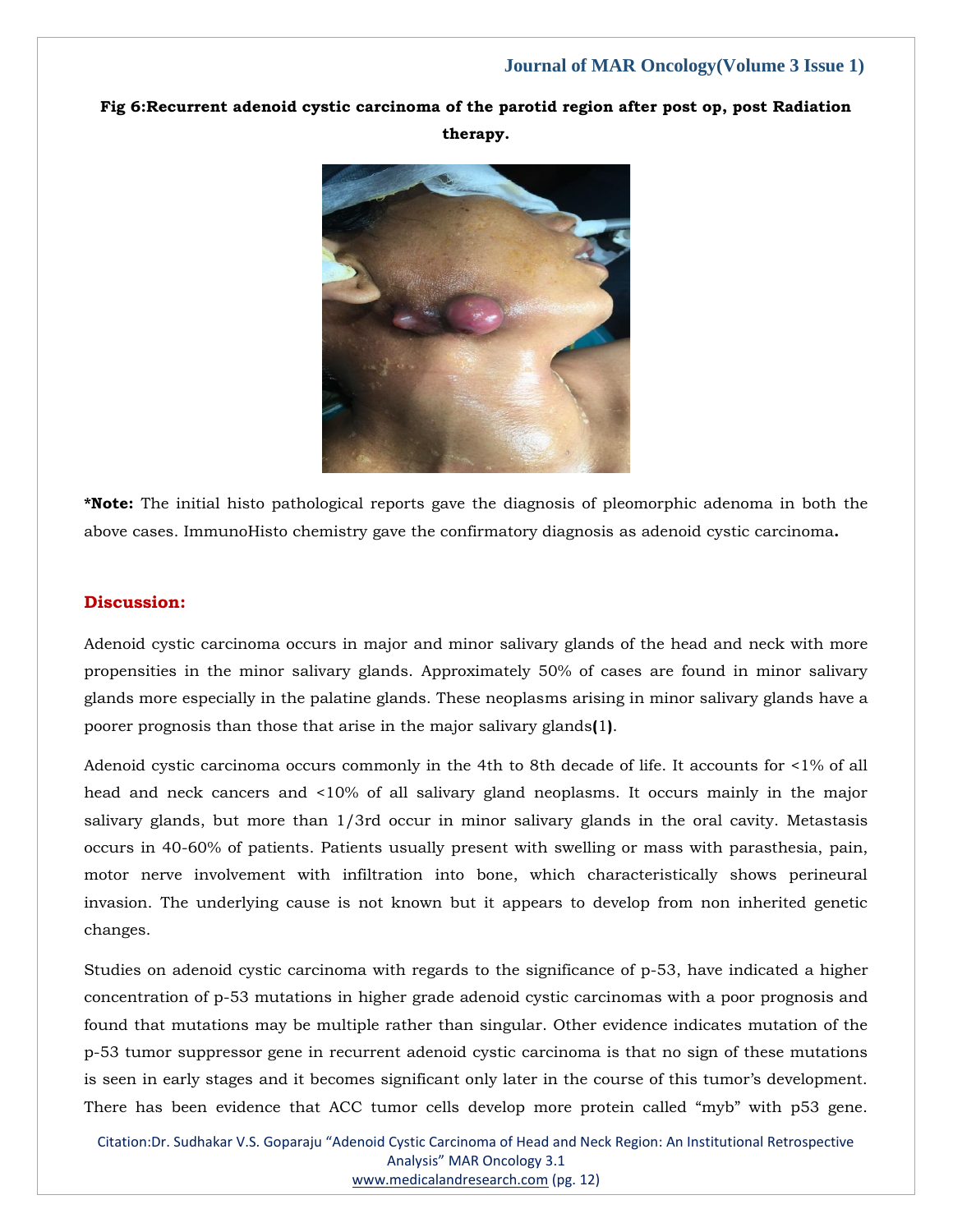Immuno-histochemistry shows CK7, myb, myb-NFIB, Cam 5.2, Calponin, SMA, p63, CD17, Ki-67, S100, SOX10 along with tubular, cribriform and solid histo- pathological variants. The genetic profile of adenoid cystic carcinoma is that it is specific to  $t$  (6;9) or (8;9) translocation, resulting in fusions involving MYB OR MYBL1 and transcription factor gene NFIB.**(**2,3,4**)**

Our study was designed to check whether the established histopathological types of ACC are specific to any particular primary sub-site of occurrence, to assess the effect of the primary site and histopathological type on the slow or faster rate of metastasis, overall survival and disease-free survival, to check the period of indolence as per TNM staging and the role of immune histo chemistry in diagnosing skeptical tumors like pleomorphic adenoma and ACC occurring denovo or as a sub-type variant.

Keen emphasis on IHC was advocated when there was a diagnostic dilemma in tumors involving the anatomical sub-sites of minor and major salivary glands to establish a concrete final histopathological diagnosis. Apart from the histopathology, advising immune histochemistry to minor and majir salivary gland neoplasms (benign &malignant) fundamentally rules out the main tumor entity from the mimicking tumors, particularly so in cases of pleomorphic adenoma and ACC. Immunohistochemically specimens were positive for cyclin D1, p53, p63, CD117(C-KIT), E-Cadherin.

Carcinoma ex pleomorphic adenoma shows the malignant transformation up to 9.5% within 15 years of primary occurrence. It is the carcinoma arising from primary (de novo) or recurrent pleomorphic adenoma. The histological subtypes are adenocarcinoma, not otherwise specified, salivary duct carcinoma, mucoepidermoid carcinoma and adenoid cystic carcinoma. The most common histological subtype is adenocarcinoma, not otherwise specified, salivary duct carcinoma, mucoepidermoid carcinoma, and adenoid cystic carcinoma. Few case reports of denovo dedifferentiation in ACC mostly involving the minor salivary glands, parotid and submandibular glands have been reported in the literature. **(**5, 6, 7**)**

In our experience, cases involving the carcinoma ex pleomorphic adenoma of parotid gland changing to dedifferentiated adenoid cystic carcinoma were seen in 3 cases. The carcinoma ex-pleomorphic adenomas, as well as ACC, interpose a diagnostic challenge to clinicians and pathologists which was seen similar with us. In other sub-sites, the direct histopathological diagnosis of ACC was obtained which correlated to postoperative histopathological report. The tumors occurring in the oral cavity and head and neck region pose a great challenge in differentiating and obtaining a proper diagnosis since most lesions mimic others in site and appearance clinically. To obtain a differential diagnosis and further obtain a shrewd final diagnosis is the need. One such was our experience with adenoid cystic carcinoma and pleomorphic adenoma in the head and neck region.

We observed that irrespective of the occurrence of adenoid cystic carcinoma at various sub-sites did not influence the metastasis, overall survival and disease-free survival. Among the histopathological

Citation:Dr. Sudhakar V.S. Goparaju "Adenoid Cystic Carcinoma of Head and Neck Region: An Institutional Retrospective Analysis" MAR Oncology 3.1 [www.medicalandresearch.com](http://www.medicalandresearch.com/) (pg. 13)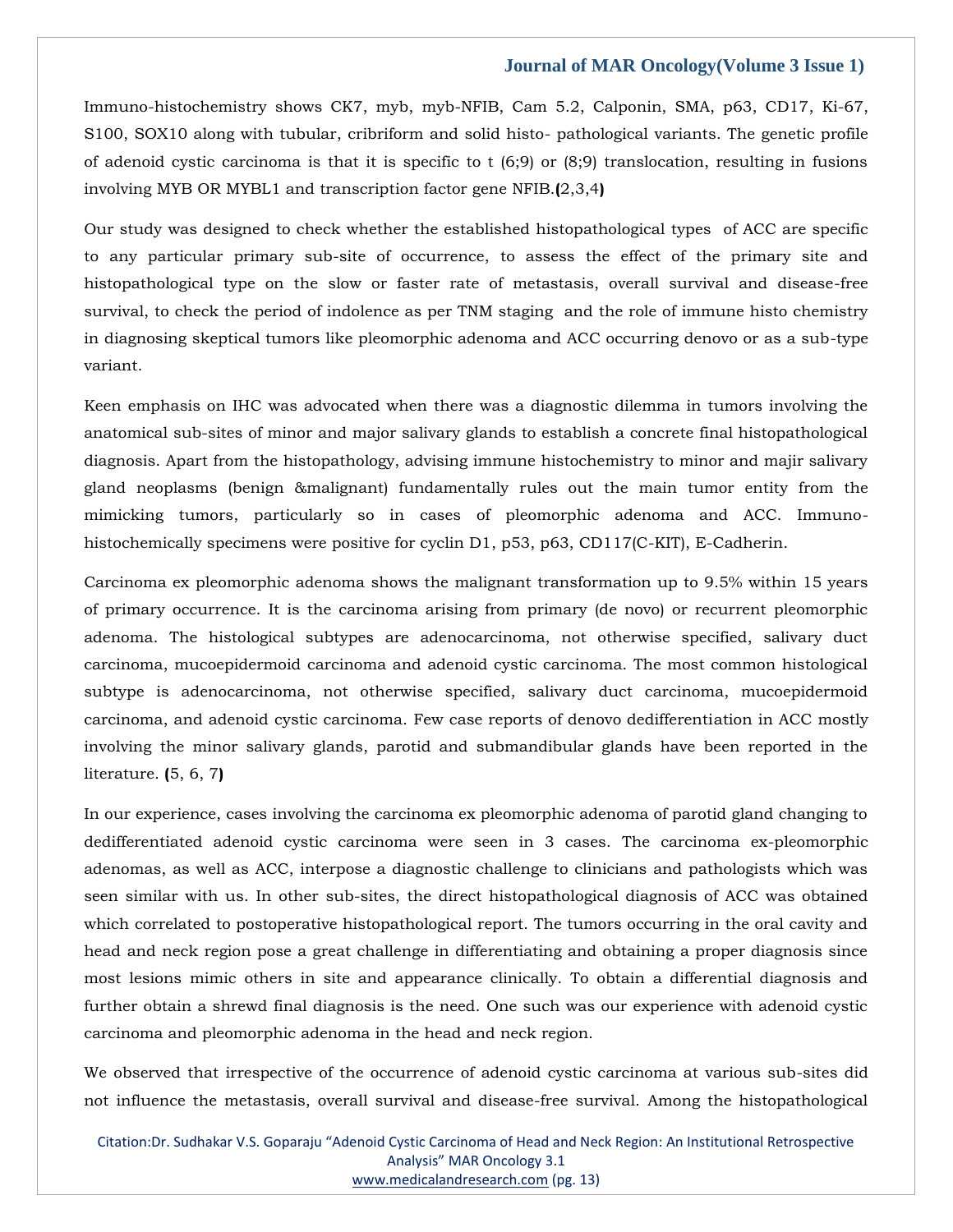sub-sites, tubular and solid variants had negative value significantly. The overall survival rates for 5 – years, 10-years, 15-years, 20 –years, 25 years were 79.8%,67.6%,48,8%, 29.3%, 19.6% respectively (p=0.0001s). Disease-specific survival for 5-years, 10-years, 15 -years, 20- years was 81.2%, 61.1%, 53.7%, 21.6% respectively. The combined effect of survivability of patients with positive surgical margins has a higher significant association with survivability, as compared to the negative surgical margins. But no significant association was found between the status of survivability with perineural invasion (independent and relatively slow prognostic factor). However, in histopathology, those with solid and tubular types, have negative value and significant association with survivability.

Metastasis in adenoid cystic carcinoma occurs by tissue planes via perineural and hematogenous routes and rarely through lymph nodes. Owing to its infiltrative nature and above two routes of spread, it behaves like a high-grade tumour over a long period. Hematogenously it may spread to the lung, bone, liver and kidneys. In the palate and maxillary sinus, involvement of the greater palatine nerves can lead to early orbital, skull base and brain involvement. Histological typing is important in determining prognosis. Canalicular tumors have the best prognosis in terms of survival, cribriform tumors have an intermediate prognosis and solid tumors with necrosis have a very poor prognosis. The presence of perineural spread and is an indicator of increased local recurrence and distant metastases.**(**8, 9, 10**)**

Perineural invasion was positive in 69(85.1%) cases and negative in 12(14.8%) cases. Contrastenhanced high-resolution MRI scans were advised to locate perineural invasion. The criteria for perineural spread on MRI included either, or all of these such as, replacement of the normal perineural fat with tumor, perineural enhancement of the Gadilonium, widening of the neural foramen. Distant metastasis was seen in 8(9.88%) cases. Retrospectively we observed the average time period of indolence (remisson) from stage 1-IV tumors till the findings of metastasis were seen which were 15-20+years(stage I), 9.5-14.7years(stage II), 3.8-4.5 years(stage III), 18-24 months(stage IV a),10-15 months(stage IV b), 6-7 months(stage IV c) respectively. This parameter has suggested the necessity of frequency of close follow-up of patients with relevant investigations.

The surgical margins were positive in 30 cases and negative in 51 cases. Owing to the tumorbehavior and perineural spread, specimens for revised surgical margins were taken wherever possible. Radical resection with wide margins, identifying major nerves and following them with frozen section and resection of the nerve along the path, as much as possible surgically was done, followed by postoperative radiotherapy/adjuvant therapy (chemo-radiotherapy). Loco-regional recurrences were noted in 46 cases, out of which for 33 cases salvage surgery was done and 13 cases were managed with palliative radiotherapy. We observed that salvage surgery improved the survivability and period of indolence towards metastasis as compared to patients who received palliative radiotherapy, in cases of recurrence. The possible reasons attributed for this could be, slow rate of metastasis, the feasibility of obtaining revised margins, better patient compliance.

Citation:Dr. Sudhakar V.S. Goparaju "Adenoid Cystic Carcinoma of Head and Neck Region: An Institutional Retrospective Analysis" MAR Oncology 3.1 [www.medicalandresearch.com](http://www.medicalandresearch.com/) (pg. 14)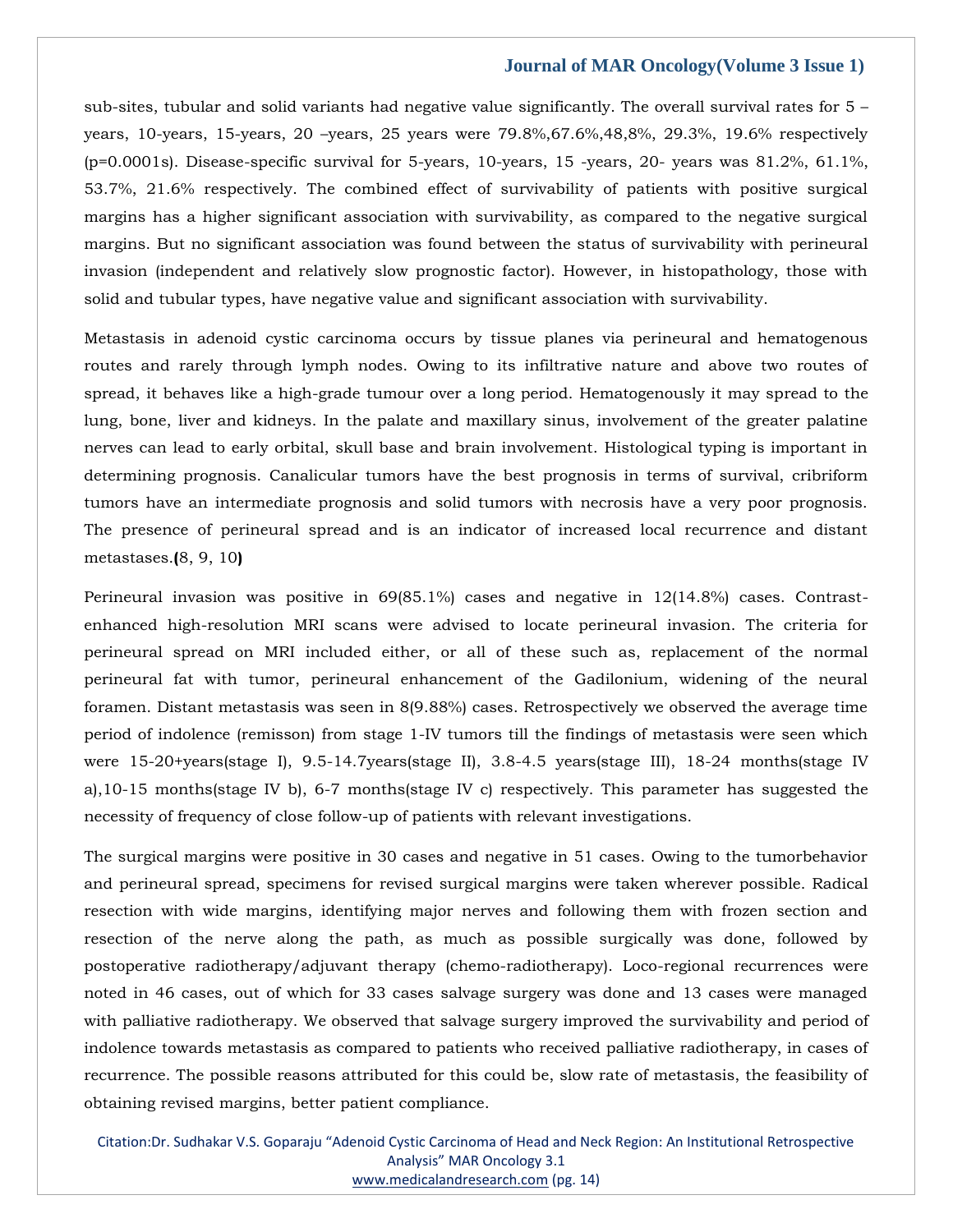The combined effect of survivability of patients with positive surgical margins, has a higher significant association with survivability, as compared to the negative surgical margins. But no significant association was found between statuses of survivability with perineural invasion. However, in histopathology, those with solid and tubular types, have negative value and significant association with survivability.

The ACC of minor salivary glands often indicates poor prognosis due to difficulty in delineating the extent of disease and clear margins. High grade or low-grade variety, as well as recurrence, can be well appreciated in contrast to enhanced MRI scans. Adenoid cystic carcinoma metastasizes either locally at the primary site or has distant metastasis but rarely has regional metastasis to neck lymph nodes. Selective neck dissection was done in node-positive neck followed by postoperative radiotherapy/adjuvant therapy. Modified radical neck dissection was done where more than two lymph nodes were positive with metastasis. When either of the level Ia, Ib or II level lymph nodes were negative in the frozen section, the neck was not addressed for dissection. T4b disease patients with skull base extension were deemed inoperable and were chosen for radiotherapy/adjuvant therapy alone.

We also observed that unresectability, positive margins, perineural invasion are the possible reasons for recurrence in adenoid cystic carcinoma. Gardens et al, in their 30-year retrospective study, stated that good local control rates were obtained with the combined approach of surgery and post-operative radiotherapy.

We observed that, apart from and perineural invasion of peripheral nerves, involvement of major nerves was a more adverse prognostic factor. They obtained a local control in over 80% of patients with positive margins. They suggested that if a high risk of neck metastasis is suspected elective or selective neck dissection, followed by PORT or super-selective neck dissection is done. They recommended a dose of 60 Gy to the tumor bed, supplemented to 66 Gy for patients with positive margins. They also observed that despite effective local therapy one-third of patients fail systemically.**(**11, 12**)**

It is also to be noted here that there is seldom any role of Neoadjuvant chemotherapy in adenocarcinoma or adenoid cystic carcinoma irrespective of resectable or unresectable tumors. Tumors extending to the skull base with distant metastasis can be palliatively treated by surgery followed by palliative radiotherapy/ chemotherapy. Bradley et al, have stated that surgery and radiotherapy at the skull base region though have been accepted as the standard of care in ACC, appear to be palliative in most of the patients with consideration given to the preservation of the functioning major neurovascular structures involved with the tumor.**(**13**)**

Yoon Ho Ko et al, in their study, stated that high tumor grade and lymph node involvement were predictive of recurrence and overall survival. Despite aggressive treatment, distant metastasis seems to

Citation:Dr. Sudhakar V.S. Goparaju "Adenoid Cystic Carcinoma of Head and Neck Region: An Institutional Retrospective Analysis" MAR Oncology 3.1 [www.medicalandresearch.com](http://www.medicalandresearch.com/) (pg. 15)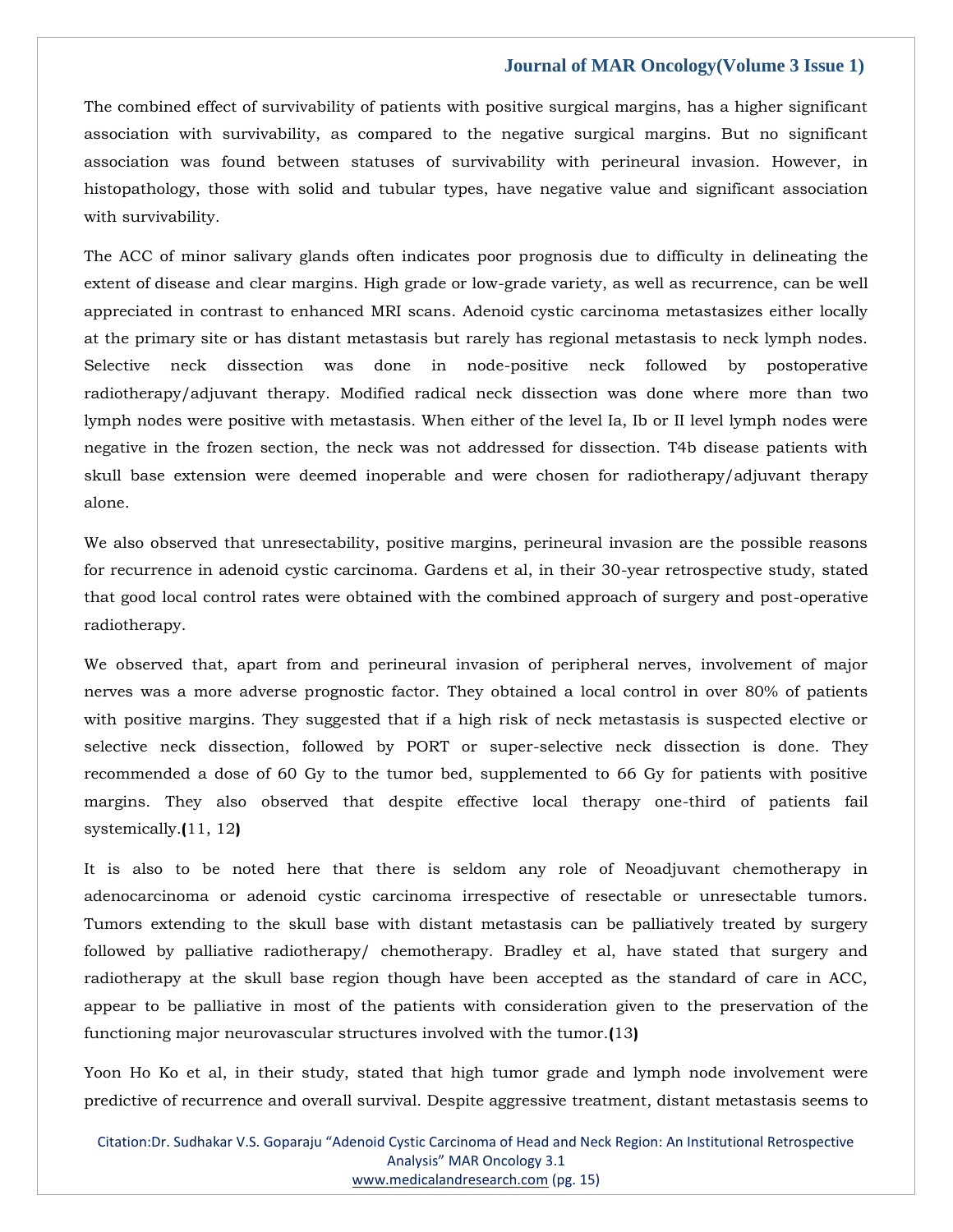be inevitable. Focus on molecular biomarkers is suggested to predict the clinical outcome and to develop effective treatment.14Quyang et al in their retrospective study of 228 patients in South China, observed that presence of lymphovascular invasion and high T classification were very strong adverse factors and independent predictors for salivary gland ACC prognosis which influenced locoregional control, distant metastasis and survival.**(**15,16**)**

Gandhi et al, found that MRI correctly identifies the extent of disease spread in 25 of 30 nerves (83.3%). This factor is pivotal in achieving complete tumor resection and allowing as much preservation of nerve and tissue as possible.MRI scan with neurography, William's zonal system classification and combined teamwork approach with neurosurgeon and radiotherapist would endeavor better prognostic results. Perineurium of the nerve thickens as it approaches the skull base. This necessitates an aggressive surgical approach as the tumor can spread at nerve branching points. Consideration needs to be given to enbloc resection in regions such as pterygopalatine fossa, superior orbital fissure and infratemporal fossa. Enbloc resection with respective nerves such as V1, V2, V3was advised.**(**17**)**.

Eiichi Ishida et al, in their retrospective study, was done during 25 years follow-up on 58 cases, concluded that in adenoid cystic carcinoma cases both initial surgical treatment and repetitive surgical resection of resectable recurrent lesions, including both locoregional and lung metastasis resulted in longer survival. The major goal of treatment for adenoid cystic carcinoma may be long-term survival including cancer-bearing survival, resulting in either a natural death or undercurrent-disease death, since judging cure of adenoid cystic carcinoma is almost difficult. They found that 10 years, 20 year and 25-year survival rates were 63.7%, 27.3%, and 20% respectively.**(**18**)**

Our multivariate analysis suggests that the chances of survival for males are more as compared to females. There is no significant association between gender and outcome (in terms of survivability and survival rate). The overall survival rate was more in stage I and stage II patients as compared to stage III and IV. The overall survival rates for 5 –years, 10-years, 15-years, 20 –years, 25 years were 79.8%,67.6%,48,8%, 29.3%, 19.6% respectively **(p=0.0001s).** No significant association was found between the status of survivability with perineural invasion (independent and relatively slow prognostic factor). However, in histopathology, those with solid and tubular types, have negative value and significant association with survivability.

Patrick M Dhillon, stated that adenoid cystic carcinomas have a characteristic chromosomal translocation and they pick up additional mutations. Several ongoing trials are testing, agents that inhibit fibroblast growth factor receptor signaling or other signaling pathways. Treatments based on the sequenced tumor genome are under development. **(**19**)**

Many studies have been conducted to discover genetic mutations and biomarkers specific for ACC. Among them, a balanced translocation of v-myb avian myeloblastosis viral oncogene homolog nuclear

Citation:Dr. Sudhakar V.S. Goparaju "Adenoid Cystic Carcinoma of Head and Neck Region: An Institutional Retrospective Analysis" MAR Oncology 3.1 [www.medicalandresearch.com](http://www.medicalandresearch.com/) (pg. 16)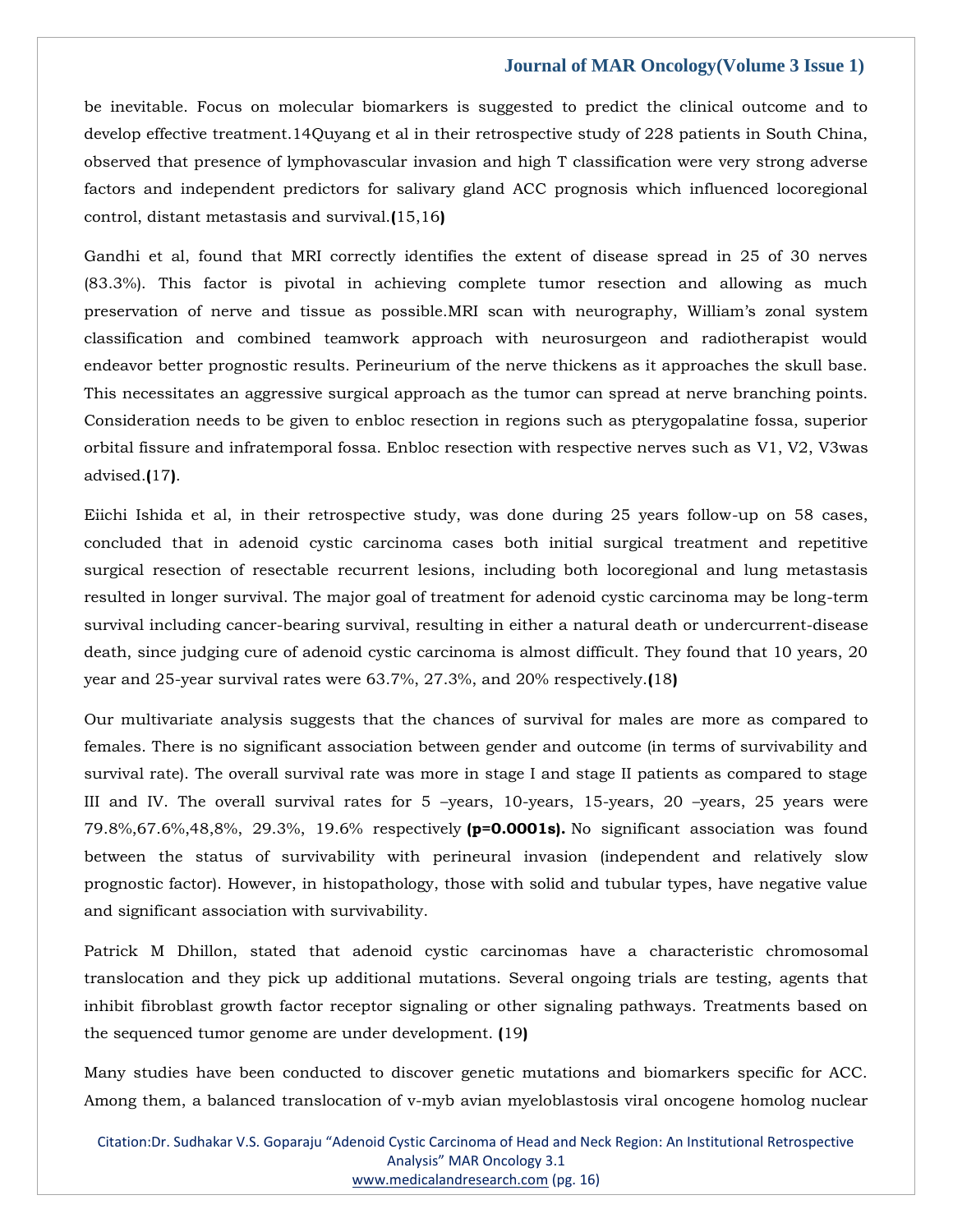factor I/B (MYB-NFIB) is considered to be a signature molecular event of ACC oncogenesis. Overexpression of key proteins has also been demonstrated in ACC including c-kit, EGFR, SOX, VEGF and AQP1. ACC tumors carry relatively few mutations (13 and 22) compared to other solid tumors. Therefore, aiming at these molecular changes which have therapeutic implications, targeted genetic and immunotherapy may play a key role in evolving the better outcome for adenoid cystic carcinoma. Results of the better treatment options for improvement of prognosis are awaited in future.**(**20**)**

#### **Conclusion:**

Immuno histochemistry occupies a key role in identifying indolent tumors like adenoid cystic carcinoma apart from histopathological diagnosis, particularly in the head and neck region. As this tumor is partially encapsulated or not encapsulated, mainly invading the minor and major salivary glands, it mimics the other tumors which may be malignant or benign that leave the surgeon to be skeptical in the decision making of the treatment plan. By our experience, therefore we suggest establishing a differential diagnosis primarily, for tumors occupying the anatomical sub-sites of minor and major salivary glands by correlating the clinical features, radiological investigations (CT, MRI, PET scans etc,) and biopsy report of histopathology and secondly to perform immune histochemistry for tumors especially involving the areas minor salivary gland as well as for major salivary glands depending upon the preliminary histopathological report, by intervention with the pathologist.

Perineural invasion is an independent prognostic factor irrespective of tumor site and anatomical subsite with regards to adenoid cystic carcinoma. The rate of metastasis was faster in T4 followed by T3, slower in T1 and T2 tumors, in accordance with the period of indolence. Histo-pathological subtypes were independent of tumor staging and primary sub-site of occurrence in the head and neck region. There was no significant difference in the rate of metastases in relation to major and minor salivary glands.

#### **Conflicts:**

There are no conflicts of interest to authors

#### **References**

1.[Vinay kumar, Abdul Abbas, Jon C Aster, Robbins and Cortan "Pathological basis of disease", Vol II,](https://www.google.com/search?q=pathological+basis+of+disease&oq=Pathological+basis+of+disease&aqs=chrome.0.0i355i512j46i512j0i512l2j0i22i30l6.427j0j7&sourceid=chrome&ie=UTF-8)  [tenth edition, Elsevier, Relx India Pvt. Ltd, 2020, pp746-747.](https://www.google.com/search?q=pathological+basis+of+disease&oq=Pathological+basis+of+disease&aqs=chrome.0.0i355i512j46i512j0i512l2j0i22i30l6.427j0j7&sourceid=chrome&ie=UTF-8)

Citation:Dr. Sudhakar V.S. Goparaju "Adenoid Cystic Carcinoma of Head and Neck Region: An Institutional Retrospective Analysis" MAR Oncology 3.1 [www.medicalandresearch.com](http://www.medicalandresearch.com/) (pg. 17)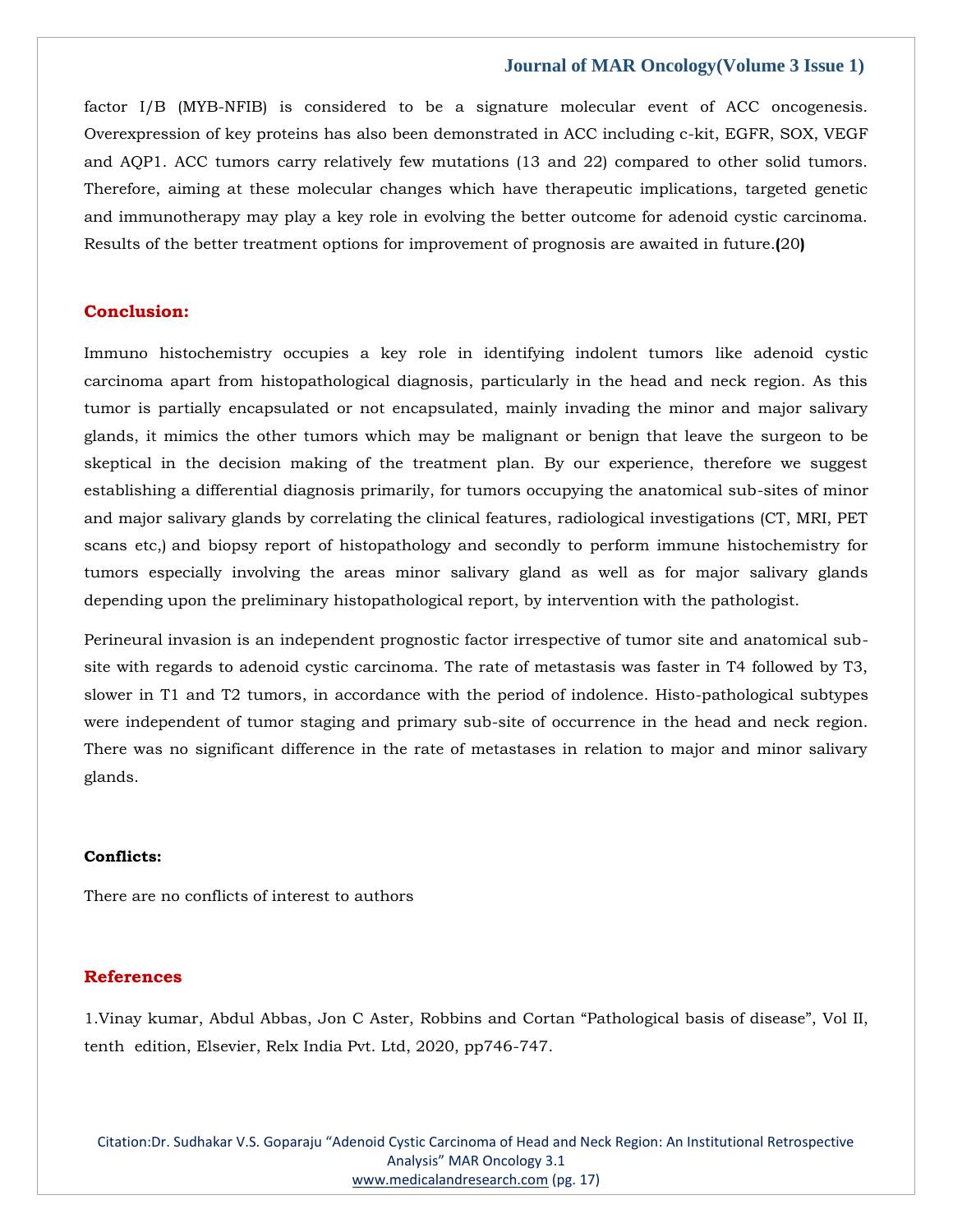2. H Papadaki et al, The role of p53 mutation and protein expression in primary and recurrent adenoid cystic carcinoma. Hum Pathol. 1996; 27(6): 567-572. https://doi:10.1016/s0046-8177 (96)90163- Xpmid 8666366.

3.Yamamoto Y et al, Loss of heterozygosity and microsatellite alterations in p53 and RB genes in adenoid cystic carcinoma of salivary glands. Hum Pathol.1996; 27(11): 1204-1210. https://doi.org/10.1016/s0046-8177 (96)90316-0.

4.Kamino N et al, Co expression of p53 and c-erb-2 proteins is associated with histological type, tumor stage and cell proliferation in malignant salivary gland tumors. Virchows Arch 1996; 428: 75- 83.https://doi:10.1007/BF00193934.PMID 8925128.

5.Minakshi Bharadwaj, Prajwala Gupta, Dedifferentiated adenoid cystic carcinoma ex pleomorphic adenoma of the parotid, Journal of Cancer Research and Therapeutics, 2018; 14(3) 706-708. https:// doi:10.4103/0973-1482.179522.

6.[Ide F Mishima K, Yamada H, Saito I, "Adenoid cystic carcinoma ex pleomorphic](https://www.google.com/search?q=Adenoid+cystic+carcinoma+ex+pleomorphic+adenoma+of+the+parotid+gland&sxsrf=AOaemvIWL13RndsSWOjnezIIpNifhdsNEQ%3A1638444882747&ei=Uq-oYdH_LLWaseMPwqmFkAU&ved=0ahUKEwjR8ODpgsX0AhU1TWwGHcJUAVIQ4dUDCA4&uact=5&oq=Adenoid+cystic+carcinoma+ex+pleomorphic+adenoma+of+the+parotid+gland&gs_lcp=Cgdnd3Mtd2l6EAM6BwgjEOoCECdKBAhBGABKBAhGGABQmwVYmwVgiAhoAXACeACAAakBiAGpAZIBAzAuMZgBAKABAaABArABCsABAQ&sclient=gws-wiz) adenoma of the [parotid gland". Head Neck Pathol 2009;3: 159](https://www.google.com/search?q=Adenoid+cystic+carcinoma+ex+pleomorphic+adenoma+of+the+parotid+gland&sxsrf=AOaemvIWL13RndsSWOjnezIIpNifhdsNEQ%3A1638444882747&ei=Uq-oYdH_LLWaseMPwqmFkAU&ved=0ahUKEwjR8ODpgsX0AhU1TWwGHcJUAVIQ4dUDCA4&uact=5&oq=Adenoid+cystic+carcinoma+ex+pleomorphic+adenoma+of+the+parotid+gland&gs_lcp=Cgdnd3Mtd2l6EAM6BwgjEOoCECdKBAhBGABKBAhGGABQmwVYmwVgiAhoAXACeACAAakBiAGpAZIBAzAuMZgBAKABAaABArABCsABAQ&sclient=gws-wiz)-62.

7.[Anthony J, GopalanV, Smith RA, Lam AK, "Carcinoma ex pleomorphic adenoma: A c](https://www.google.com/search?q=Carcinoma+ex+pleomorphic+adenoma%3A+A+comprehensive+review+of+clinical%2C+pathological+and+molecular+data&sxsrf=AOaemvLvQb8yWOnnZbMgQF7PXTgGev9v5A%3A1638444908270&ei=bK-oYb-BEOefseMP8qeUQA&ved=0ahUKEwi_5_b1gsX0AhXnT2wGHfITBQgQ4dUDCA4&uact=5&oq=Carcinoma+ex+pleomorphic+adenoma%3A+A+comprehensive+review+of+clinical%2C+pathological+and+molecular+data&gs_lcp=Cgdnd3Mtd2l6EAMyBwgjEOoCECcyBwgjEOoCECcyBwgjEOoCECcyBwgjEOoCECcyBwgjEOoCECcyBwgjEOoCECcyBwgjEOoCECcyBwgjEOoCECcyBwgjEOoCECcyBwgjEOoCECdKBAhBGABKBAhGGABQtwNYtwNg0QVoAXAAeACAAQCIAQCSAQCYAQCgAQGgAQKwAQrAAQE&sclient=gws-wiz)omprehensive [review of clinical, pathological and molecular data", Head Neck Pathol 2012; 6:1](https://www.google.com/search?q=Carcinoma+ex+pleomorphic+adenoma%3A+A+comprehensive+review+of+clinical%2C+pathological+and+molecular+data&sxsrf=AOaemvLvQb8yWOnnZbMgQF7PXTgGev9v5A%3A1638444908270&ei=bK-oYb-BEOefseMP8qeUQA&ved=0ahUKEwi_5_b1gsX0AhXnT2wGHfITBQgQ4dUDCA4&uact=5&oq=Carcinoma+ex+pleomorphic+adenoma%3A+A+comprehensive+review+of+clinical%2C+pathological+and+molecular+data&gs_lcp=Cgdnd3Mtd2l6EAMyBwgjEOoCECcyBwgjEOoCECcyBwgjEOoCECcyBwgjEOoCECcyBwgjEOoCECcyBwgjEOoCECcyBwgjEOoCECcyBwgjEOoCECcyBwgjEOoCECcyBwgjEOoCECdKBAhBGABKBAhGGABQtwNYtwNg0QVoAXAAeACAAQCIAQCSAQCYAQCgAQGgAQKwAQrAAQE&sclient=gws-wiz)-9.

8.[John C Watkinson, Ralph W Gilbert, Editors, Stell and Maran' s text book of Head and Neck Surgery](https://www.google.com/search?q=John+C+Watkinson%2C+Ralph+W+Gilbert%2C+Editors%2C+Stell+and+Maran%E2%80%99+s+text+book+of+Head+and+Neck+Surgery+%E2%80%93+5th+edition&sxsrf=AOaemvLNRu1e8aaSZ5AKS-e7zIylDCkjTA%3A1638444927907&ei=f6-oYZDzNp2UseMP4d2ygA0&ved=0ahUKEwjQrqX_gsX0AhUdSmwGHeGuDNAQ4dUDCA4&uact=5&oq=John+C+Watkinson%2C+Ralph+W+Gilbert%2C+Editors%2C+Stell+and+Maran%E2%80%99+s+text+book+of+Head+and+Neck+Surgery+%E2%80%93+5th+edition&gs_lcp=Cgdnd3Mtd2l6EAMyBwgjEOoCECcyBwgjEOoCECcyBwgjEOoCECcyBwgjEOoCECcyBwgjEOoCECcyBwgjEOoCECcyBwgjEOoCECcyBwgjEOoCECcyBwgjEOoCECcyBwgjEOoCECdKBAhBGABKBAhGGABQ8QVY8QVgsghoAXACeACAAQCIAQCSAQCYAQCgAQGgAQKwAQrAAQE&sclient=gws-wiz)  – [5th edition, Hodder Arnold, Taylor and Francis group](https://www.google.com/search?q=John+C+Watkinson%2C+Ralph+W+Gilbert%2C+Editors%2C+Stell+and+Maran%E2%80%99+s+text+book+of+Head+and+Neck+Surgery+%E2%80%93+5th+edition&sxsrf=AOaemvLNRu1e8aaSZ5AKS-e7zIylDCkjTA%3A1638444927907&ei=f6-oYZDzNp2UseMP4d2ygA0&ved=0ahUKEwjQrqX_gsX0AhUdSmwGHeGuDNAQ4dUDCA4&uact=5&oq=John+C+Watkinson%2C+Ralph+W+Gilbert%2C+Editors%2C+Stell+and+Maran%E2%80%99+s+text+book+of+Head+and+Neck+Surgery+%E2%80%93+5th+edition&gs_lcp=Cgdnd3Mtd2l6EAMyBwgjEOoCECcyBwgjEOoCECcyBwgjEOoCECcyBwgjEOoCECcyBwgjEOoCECcyBwgjEOoCECcyBwgjEOoCECcyBwgjEOoCECcyBwgjEOoCECcyBwgjEOoCECdKBAhBGABKBAhGGABQ8QVY8QVgsghoAXACeACAAQCIAQCSAQCYAQCgAQGgAQKwAQrAAQE&sclient=gws-wiz)

9.Howard DJ et al, "Reflections on the management of adenoid cystic carcinoma of the nose and paranasal sinuses", Otolaryngology and Head and Neck Surgery 1985; 93(3):338- 41.doi:10.1177/019459988509300309.PMID: 2991838.

10. Loui B Harrision, "Head and Neck cancer [–A multidisciplinary approach"](https://www.google.com/search?q=Head+and+Neck+cancer+%E2%80%93A+multidisciplinary+approach&sxsrf=AOaemvJVgYYDM3k3cZwVE3E5mZ0m62f1zw%3A1638444955105&ei=m6-oYa3lBceQseMPhZOnwAc&ved=0ahUKEwjtnqGMg8X0AhVHSGwGHYXJCXgQ4dUDCA4&uact=5&oq=Head+and+Neck+cancer+%E2%80%93A+multidisciplinary+approach&gs_lcp=Cgdnd3Mtd2l6EAMyBggAEBYQHjIGCAAQFhAeMgYIABAWEB4yBggAEBYQHjIGCAAQFhAeMgYIABAWEB46BwgjEOoCECdKBAhBGABKBAhGGABQ4QVY4QVg-AdoAXACeACAAa0BiAGtAZIBAzAuMZgBAKABAaABArABCsABAQ&sclient=gws-wiz)- Fourth edition, [Lippincott Williams & Wilkins, Philadelphia,2013.](https://www.google.com/search?q=Head+and+Neck+cancer+%E2%80%93A+multidisciplinary+approach&sxsrf=AOaemvJVgYYDM3k3cZwVE3E5mZ0m62f1zw%3A1638444955105&ei=m6-oYa3lBceQseMPhZOnwAc&ved=0ahUKEwjtnqGMg8X0AhVHSGwGHYXJCXgQ4dUDCA4&uact=5&oq=Head+and+Neck+cancer+%E2%80%93A+multidisciplinary+approach&gs_lcp=Cgdnd3Mtd2l6EAMyBggAEBYQHjIGCAAQFhAeMgYIABAWEB4yBggAEBYQHjIGCAAQFhAeMgYIABAWEB46BwgjEOoCECdKBAhBGABKBAhGGABQ4QVY4QVg-AdoAXACeACAAa0BiAGtAZIBAzAuMZgBAKABAaABArABCsABAQ&sclient=gws-wiz)

11.[Garden AS et al, "The influence of positive margins and nerve invasion in adenoid cystic carcinoma](https://www.google.com/search?q=The+influence+of+positive+margins+and+nerve+invasion+in+adenoid+cystic+carcinoma+of+head+and+neck+treated+with+surgery+and+radiation%E2%80%9D.++&sxsrf=AOaemvLBQkK6g5xzT9Q1Teew9rm3G0rVlA%3A1638444980543&ei=tK-oYdbKILKUseMPo9W6kAs&ved=0ahUKEwjW9LGYg8X0AhUySmwGHaOqDrIQ4dUDCA4&uact=5&oq=The+influence+of+positive+margins+and+nerve+invasion+in+adenoid+cystic+carcinoma+of+head+and+neck+treated+with+surgery+and+radiation%E2%80%9D.++&gs_lcp=Cgdnd3Mtd2l6EAMyBwgjEOoCECcyBwgjEOoCECcyBwgjEOoCECcyBwgjEOoCECcyBwgjEOoCECcyBwgjEOoCECcyBwgjEOoCECcyBwgjEOoCECcyBwgjEOoCECcyBwgjEOoCECdKBAhBGABKBAhGGABQ2gVY2gVglwhoAXACeACAAQCIAQCSAQCYAQCgAQGgAQKwAQrAAQE&sclient=gws-wiz)  [of head and neck treated with surgery and radiation". Int J Radiat Oncol Biol Phys. 1995;32\(3\):61](https://www.google.com/search?q=The+influence+of+positive+margins+and+nerve+invasion+in+adenoid+cystic+carcinoma+of+head+and+neck+treated+with+surgery+and+radiation%E2%80%9D.++&sxsrf=AOaemvLBQkK6g5xzT9Q1Teew9rm3G0rVlA%3A1638444980543&ei=tK-oYdbKILKUseMPo9W6kAs&ved=0ahUKEwjW9LGYg8X0AhUySmwGHaOqDrIQ4dUDCA4&uact=5&oq=The+influence+of+positive+margins+and+nerve+invasion+in+adenoid+cystic+carcinoma+of+head+and+neck+treated+with+surgery+and+radiation%E2%80%9D.++&gs_lcp=Cgdnd3Mtd2l6EAMyBwgjEOoCECcyBwgjEOoCECcyBwgjEOoCECcyBwgjEOoCECcyBwgjEOoCECcyBwgjEOoCECcyBwgjEOoCECcyBwgjEOoCECcyBwgjEOoCECcyBwgjEOoCECdKBAhBGABKBAhGGABQ2gVY2gVglwhoAXACeACAAQCIAQCSAQCYAQCgAQGgAQKwAQrAAQE&sclient=gws-wiz)9- [26.doi:10.1016/0360-3016\(95\)00122](https://www.google.com/search?q=The+influence+of+positive+margins+and+nerve+invasion+in+adenoid+cystic+carcinoma+of+head+and+neck+treated+with+surgery+and+radiation%E2%80%9D.++&sxsrf=AOaemvLBQkK6g5xzT9Q1Teew9rm3G0rVlA%3A1638444980543&ei=tK-oYdbKILKUseMPo9W6kAs&ved=0ahUKEwjW9LGYg8X0AhUySmwGHaOqDrIQ4dUDCA4&uact=5&oq=The+influence+of+positive+margins+and+nerve+invasion+in+adenoid+cystic+carcinoma+of+head+and+neck+treated+with+surgery+and+radiation%E2%80%9D.++&gs_lcp=Cgdnd3Mtd2l6EAMyBwgjEOoCECcyBwgjEOoCECcyBwgjEOoCECcyBwgjEOoCECcyBwgjEOoCECcyBwgjEOoCECcyBwgjEOoCECcyBwgjEOoCECcyBwgjEOoCECcyBwgjEOoCECdKBAhBGABKBAhGGABQ2gVY2gVglwhoAXACeACAAQCIAQCSAQCYAQCgAQGgAQKwAQrAAQE&sclient=gws-wiz)

12.[Raymond J Fonseca, "Surgical pathology" Vol 2, 3rd Edition, Elsevier.](https://www.google.com/search?q=Surgical+pathology%E2%80%9D+Vol+2%2C+3rd+Edition%2C+Elsevier.&sxsrf=AOaemvKBpL7P7qFtclfEfk9JCRqfUqv5Qg%3A1638445022279&ei=3q-oYdapEJufseMP0O2S2AY&ved=0ahUKEwjWkKWsg8X0AhWbT2wGHdC2BGsQ4dUDCA4&uact=5&oq=Surgical+pathology%E2%80%9D+Vol+2%2C+3rd+Edition%2C+Elsevier.&gs_lcp=Cgdnd3Mtd2l6EAMyBwgjEOoCECcyBwgjEOoCECcyBwgjEOoCECcyBwgjEOoCECcyBwgjEOoCECcyBwgjEOoCECcyBwgjEOoCECcyBwgjEOoCECcyBwgjEOoCECcyBwgjEOoCECc6BwgAEEcQsAM6BwgAELADEENKBQg8EgExSgQIQRgASgQIRhgAUL8SWL8SYNsUaAJwAngAgAEAiAEAkgEAmAEAoAEBoAECsAEKyAEKwAEB&sclient=gws-wiz)

13.Patrick J Bradley et al, "Adenoid cystic carcinoma of the head and neck: a review", CurrOpinOtolaryngol Head Neck Surg. 2004; 12(2); 127-132. https://doi: 10.1097/00020840- 200404000-00013.PMID: 15167050.

14.[Yoon Ho Ko et al, "Prognostic factors affecting the clinical outcome of Adenoid cystic carcinoma of](https://www.google.com/search?q=Prognostic+factors+affecting+the+clinical+outcome+of+Adenoid+cystic+carcinoma+of+head+and+neck&sxsrf=AOaemvIqAYoX790iZUB6gDagA0uwSJgbuQ%3A1638445035111&ei=66-oYffqBcCSseMPxYO7mAQ&ved=0ahUKEwi3jLSyg8X0AhVASWwGHcXBDkMQ4dUDCA4&uact=5&oq=Prognostic+factors+affecting+the+clinical+outcome+of+Adenoid+cystic+carcinoma+of+head+and+neck&gs_lcp=Cgdnd3Mtd2l6EAM6BwgjEOoCECdKBAhBGABKBAhGGABQ9gVY9gVgpAhoAXACeACAAcwBiAHMAZIBAzItMZgBAKABAaABArABCsABAQ&sclient=gws-wiz)  [head and neck", Jpn J Clin Oncol. 2007;](https://www.google.com/search?q=Prognostic+factors+affecting+the+clinical+outcome+of+Adenoid+cystic+carcinoma+of+head+and+neck&sxsrf=AOaemvIqAYoX790iZUB6gDagA0uwSJgbuQ%3A1638445035111&ei=66-oYffqBcCSseMPxYO7mAQ&ved=0ahUKEwi3jLSyg8X0AhVASWwGHcXBDkMQ4dUDCA4&uact=5&oq=Prognostic+factors+affecting+the+clinical+outcome+of+Adenoid+cystic+carcinoma+of+head+and+neck&gs_lcp=Cgdnd3Mtd2l6EAM6BwgjEOoCECdKBAhBGABKBAhGGABQ9gVY9gVgpAhoAXACeACAAcwBiAHMAZIBAzItMZgBAKABAaABArABCsABAQ&sclient=gws-wiz) 37(11):805-811.

Citation:Dr. Sudhakar V.S. Goparaju "Adenoid Cystic Carcinoma of Head and Neck Region: An Institutional Retrospective Analysis" MAR Oncology 3.1 [www.medicalandresearch.com](http://www.medicalandresearch.com/) (pg. 18)